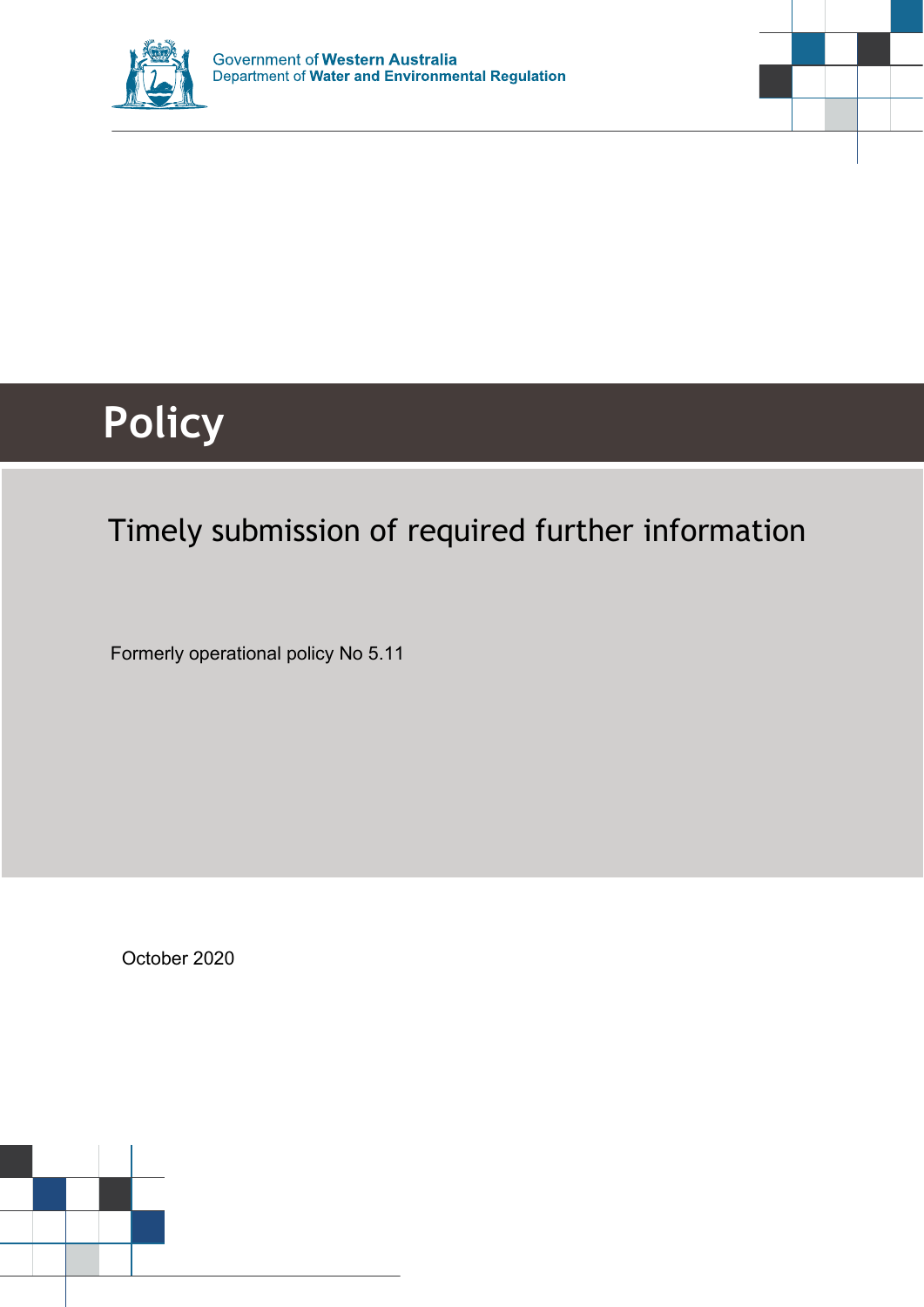Department of Water and Environmental Regulation 8 Davidson Terrace

Joondalup Western Australia 6027 Telephone +61 8 6364 7000

Facsimile +61 8 6364 7001

National Relay Service 13 36 77 www.dwer.wa.gov.au

© Government of Western Australia

#### September 2020

This work is copyright. You may download, display, print and reproduce this material in unaltered form only (retaining this notice) for your personal, non-commercial use or use within your organisation. Apart from any use as permitted under the *Copyright Act 1968*, all other rights are reserved. Requests and inquiries concerning reproduction and rights should be addressed to the Department of Water and Environmental Regulation.

#### FIRST 115746

Any enquiries relating to the implementation of this policy or any matters relating to management of water resources in the regions, please contact a regional office listed under 'Regional enquiries'. For more information about this policy, contact: Principal Policy Officer, Water Policy branch.

#### **Disclaimer**

This document has been published by the Department of Water and Environmental Regulation. Any representation, statement, opinion or advice expressed or implied in this publication is made in good faith and on the basis that the Department of Water and Environmental Regulation and its employees are not liable for any damage or loss whatsoever which may occur as a result of action taken or not taken, as the case may be in respect of any representation, statement, opinion or advice referred to herein. Professional advice should be obtained before applying the information contained in this document to particular circumstances.

This publication is available at [www.dwer.wa.gov.au](http://www.dwer.wa.gov.au/) or for those with special needs it can be made available in alternative formats such as audio, large print, or Braille.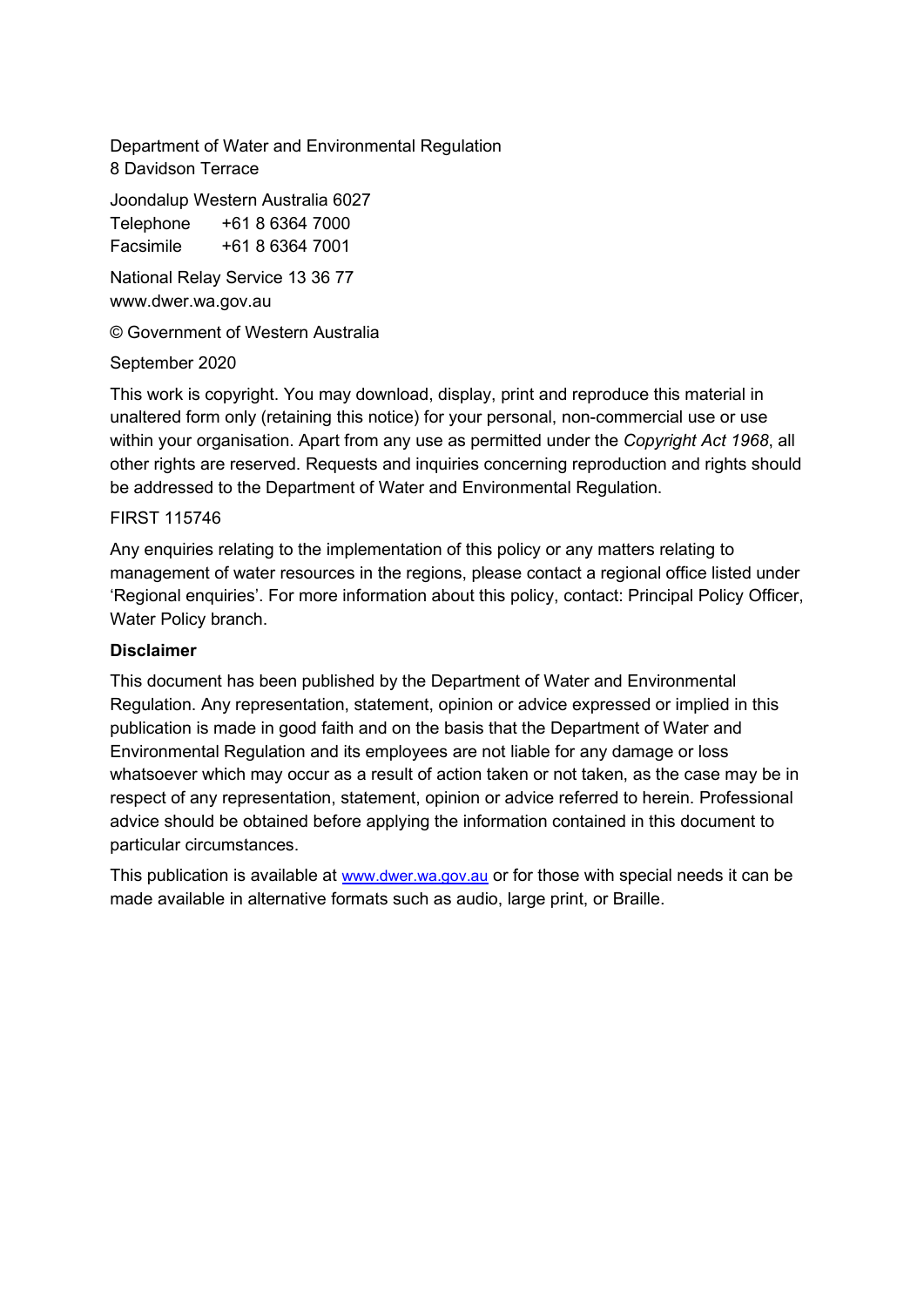The Department of Water and Environmental Regulation (the department) has implemented a policy framework across all of its regulatory documents. The framework provides a clear and structured document hierarchy, which details how the department and its stakeholders should apply the different types of documents within the hierarchy.

As part of the implementation of this framework, this document has been updated with a new format to show how the document is classified within the framework.

The content of the document has not been changed and remains the department's position.

For more information on the policy framework refer to the department's website here: [www.dwer.wa.gov.au.](https://dwer.wa.gov.au/)

This document was previously published in December 2019.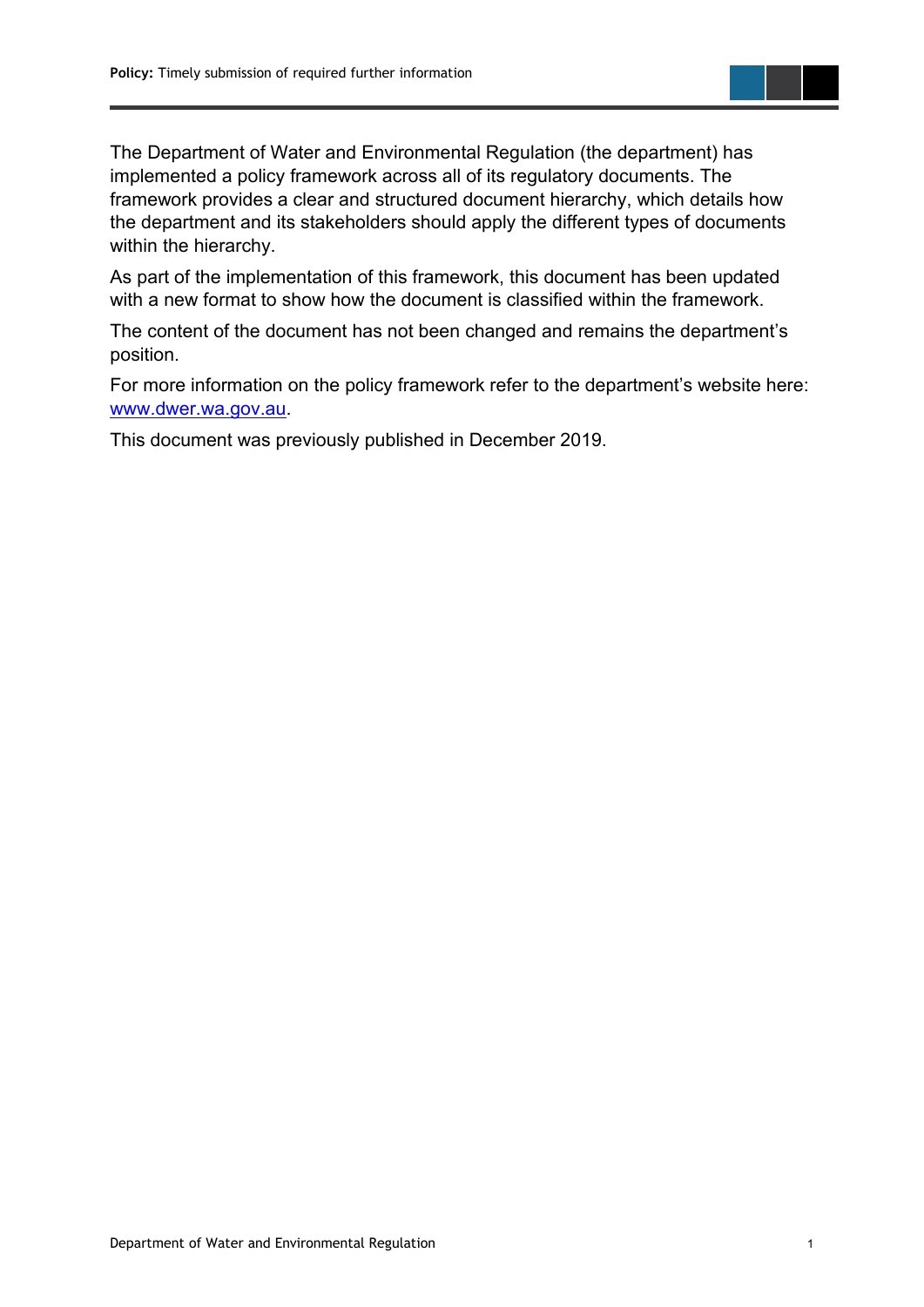## <span id="page-3-0"></span>Summary

Water resources are essential for the state's economy and lifestyle. To ensure sustainability and equity in water allocation, the state's terrestrial water resources are vested in the crown under the provisions of the *Rights in Water and Irrigation Act 1914* (RIWI Act). The Department of Water and Environmental Regulation (the department), the state's water resource management agency, is responsible for discharging the water resource management powers and functions set out in the RIWI Act, including granting licences that entitle access to groundwater and surface water resources, or approving transfer of water entitlements or approval of agreements between licensees and third parties.

In exercising the discretions under the RIWI Act, the department is required to consider several matters, including whether the proposed water use is in the public interest, is ecologically sustainable, is environmentally acceptable, may prejudice other current or future needs for water, or may have a detrimental effect on another person. To enable these matters to be assessed, the department is empowered to require further information from the applicant as part of the application.

The information required may be quite extensive, particularly in areas of high demand for accessing the water resources. In some cases, the application may also need to be advertised to give concerned people an opportunity to comment on the application and its likely impacts.

Currently, the department assesses applications on a 'first-in-first-served' basis, although other allocation mechanisms are being trialled in some parts of the state, including employing a merit selection system. Although appropriate over most of the state, the 'first-in-first-served' approach may result in excessive delays in assessing later-received applications, if an earlier applicant does not provide the required further information to the department in a timely manner.

To address this issue, the department will notify applicants of the information required to complete their applications and the acceptable timeframes for providing the information. Typical timeframes are provided in the policy and may, where necessary, be adjusted to take into consideration an applicant's particular circumstances. Where the further information is not provided to the department within the required timeframe, the department will consider that the application is incomplete, and may return it to the applicant and not proceed with its assessment.

In such cases where genuine extenuating circumstances or complexities associated with the required actions lead to delays, the applicant must notify the department in writing of the delays that prevent the applicant from providing the information within the required timeframe. The department will consider the applicant's request for a revised timeframe to comply with the requirements.

Should an applicant, whose application has been returned, resubmit the application with the required information, the department will accept it as a new application. However, it is possible that in the interim all the available water resources will have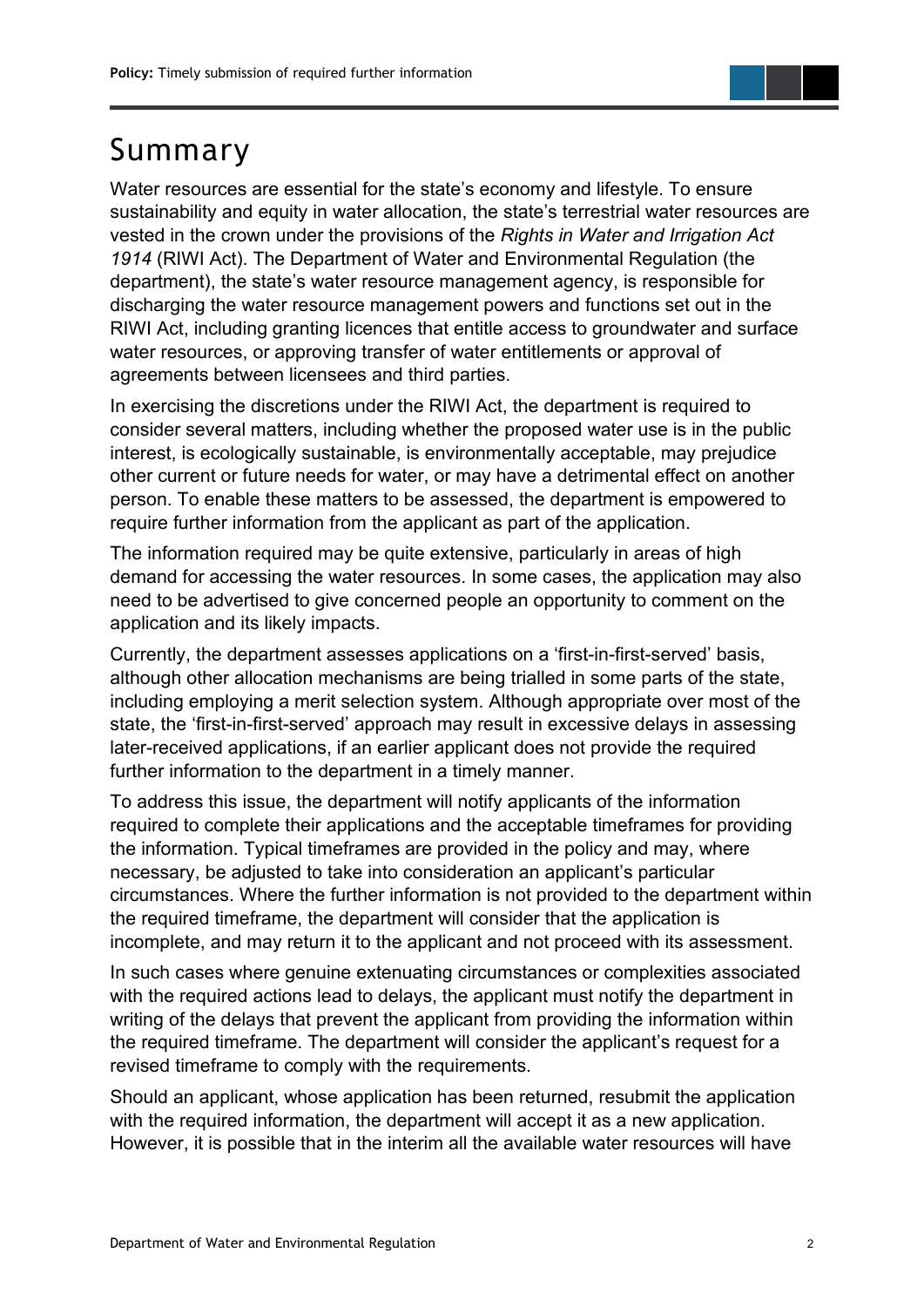

been allocated and the applicant may then need to source water through other mechanisms such as the transfer of an existing water licence entitlement.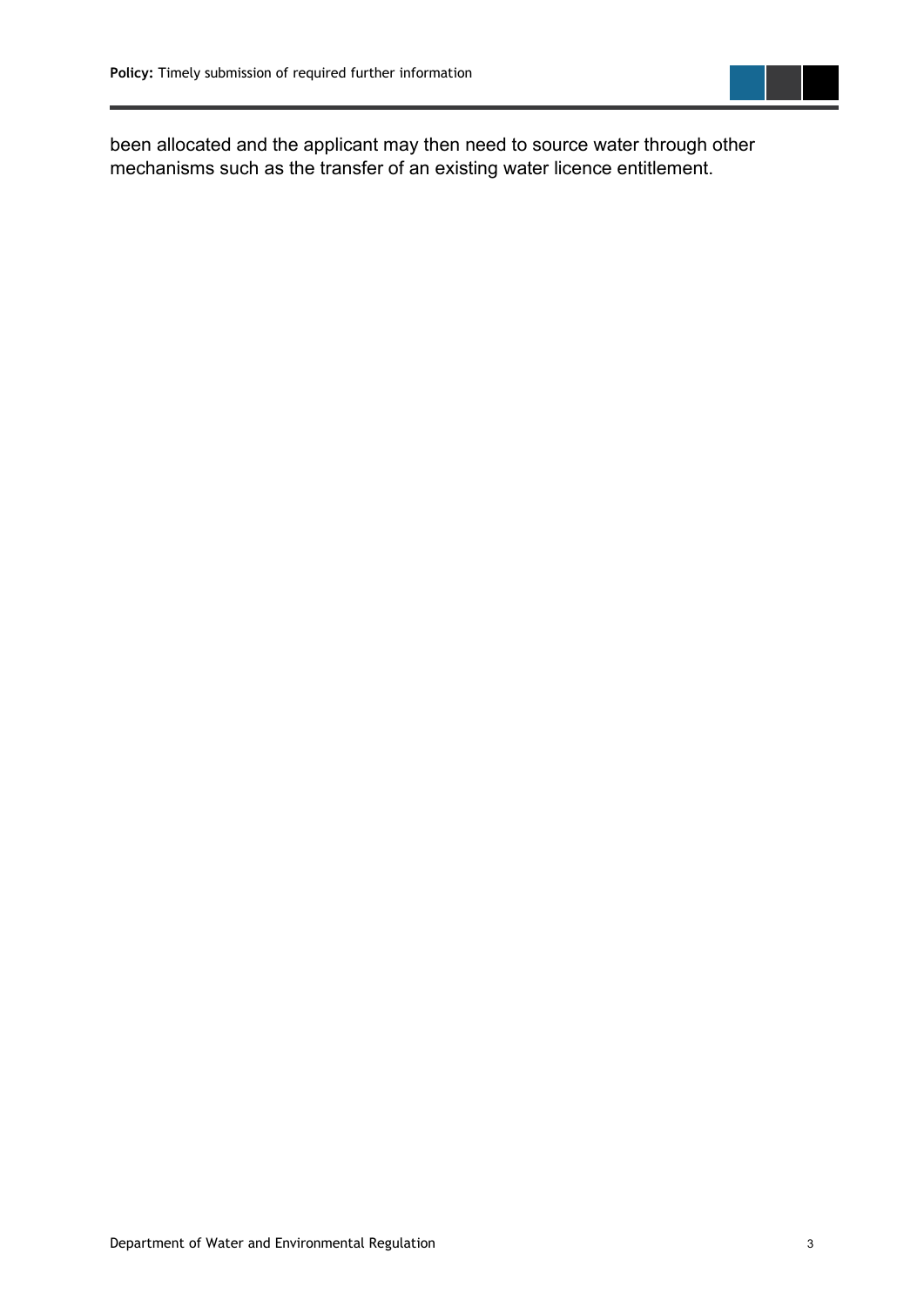

| 1. |     |                                                                          |  |
|----|-----|--------------------------------------------------------------------------|--|
|    | 1.1 |                                                                          |  |
|    | 1.2 |                                                                          |  |
|    | 1.3 |                                                                          |  |
| 2. |     |                                                                          |  |
|    | 2.1 |                                                                          |  |
|    | 2.2 |                                                                          |  |
|    | 2.3 |                                                                          |  |
|    | 2.4 |                                                                          |  |
| 3. |     |                                                                          |  |
|    | 3.1 |                                                                          |  |
|    | 3.2 |                                                                          |  |
|    | 3.3 | Further information is required to complete the assessment 12            |  |
|    | 3.4 | Further information requirements for highly complex projects 14          |  |
|    | 3.5 |                                                                          |  |
|    | 3.6 |                                                                          |  |
|    | 3.7 | Resubmission of an application with required further information16       |  |
|    | 3.8 | Required further information provided is not to an acceptable standard17 |  |
|    | 3.9 |                                                                          |  |
| 4. |     |                                                                          |  |
|    |     |                                                                          |  |
|    |     |                                                                          |  |
|    |     |                                                                          |  |
|    |     |                                                                          |  |
|    |     |                                                                          |  |
|    |     |                                                                          |  |

# **Tables**

|--|--|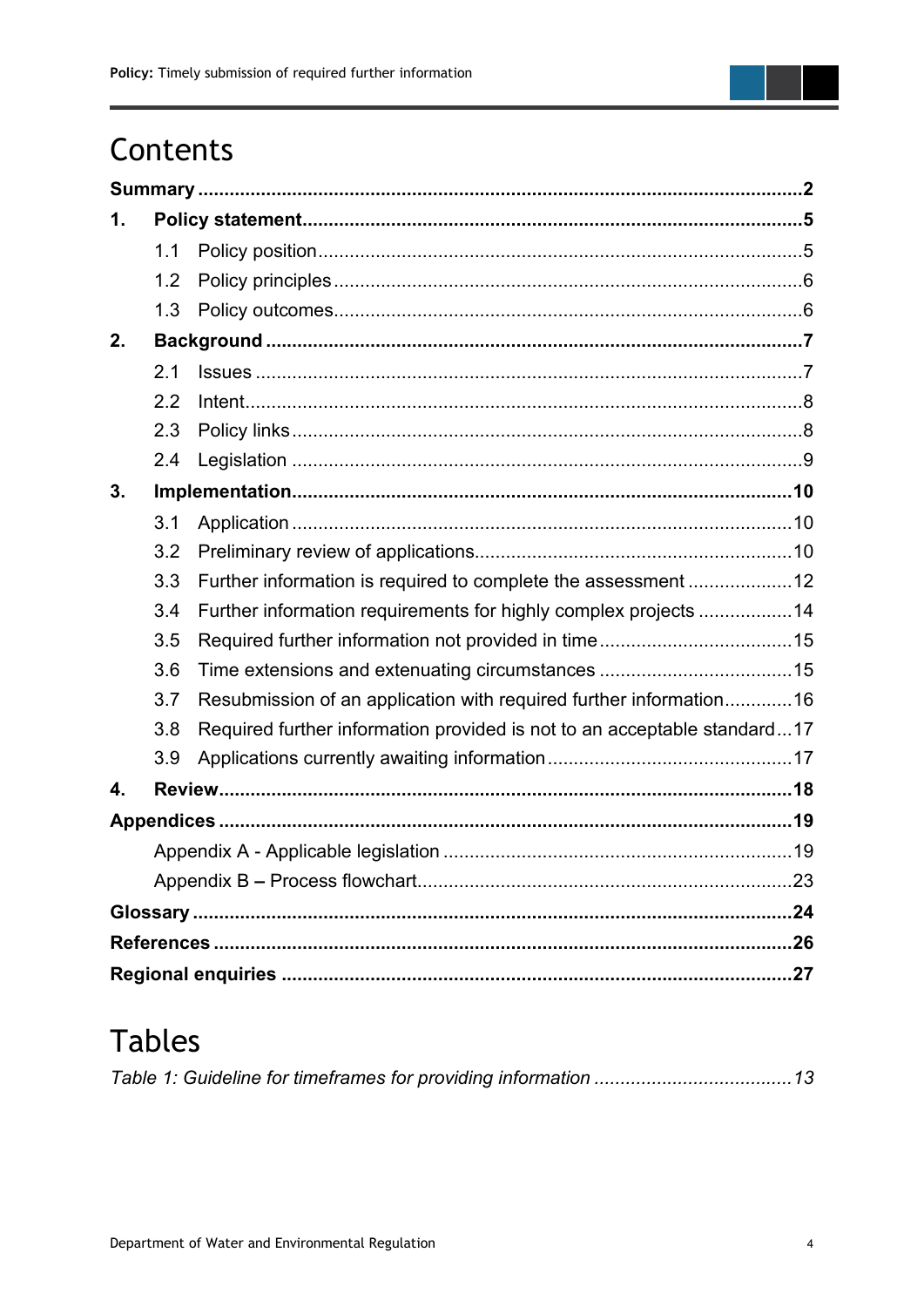## <span id="page-6-0"></span>1. Policy statement

#### <span id="page-6-1"></span>1.1 Policy position

The department will regard an application for:

- a section 5C licence to take water
- an amendment to a section 5C licence
- approval of a transfer of a licence or water entitlement
- approval of an agreement with a licensee to take water, a section 11, 17 or 21A permit
- an amendment to a section 11, 17 or 21A permit

as a complete application for the purpose of clause 4 or 32 of Schedule 1 to the RIWI Act or regulation 4 of the Rights in Water and Irrigation Regulations 2000 and undertake its assessment under clause 7(2) of schedule 1 or regulation 7(2) if:

- the application is made in accordance with clause 4(1) or 32 of schedule 1 to the RIWI Act or regulation 4(1) of the Rights in Water and Irrigation Regulations 2000
- the applicant has provided any further information required by the department, within a reasonable timeframe.

Applications deemed incomplete will be returned to the applicant and will not be assessed by the department. The department will undertake a preliminary review of an application to ascertain what additional information (if any) it requires to fully assess the application and make a determination.

Following the preliminary review, the department will inform the applicant of any further information required to be provided for the application to be regarded as a complete application and the expected timeframes for that information to be provided. The department will also inform the applicant that if the required further information is not provided by the requested timeframe, the department will return the incomplete application.

For policy reasons, applications for section 5C licences and amendments of section 5C licences are treated slightly differently than other applications in that the department will enter a water allocation in the water licensing system for the application. This ensures that if the required further information is received within the required timeframe and the department proceeds with its assessment and exercises its discretion to grant the licence, there will be water available for allocating as per the application. The required timeframes for providing information relating to section 5C licences is shown in Table 1 (refer to Further information is required to complete the assessment).

In such cases where genuine extenuating circumstances or complexities associated with the required actions lead to delays, the applicant must notify the department in writing of the delays that prevent the applicant from providing the information within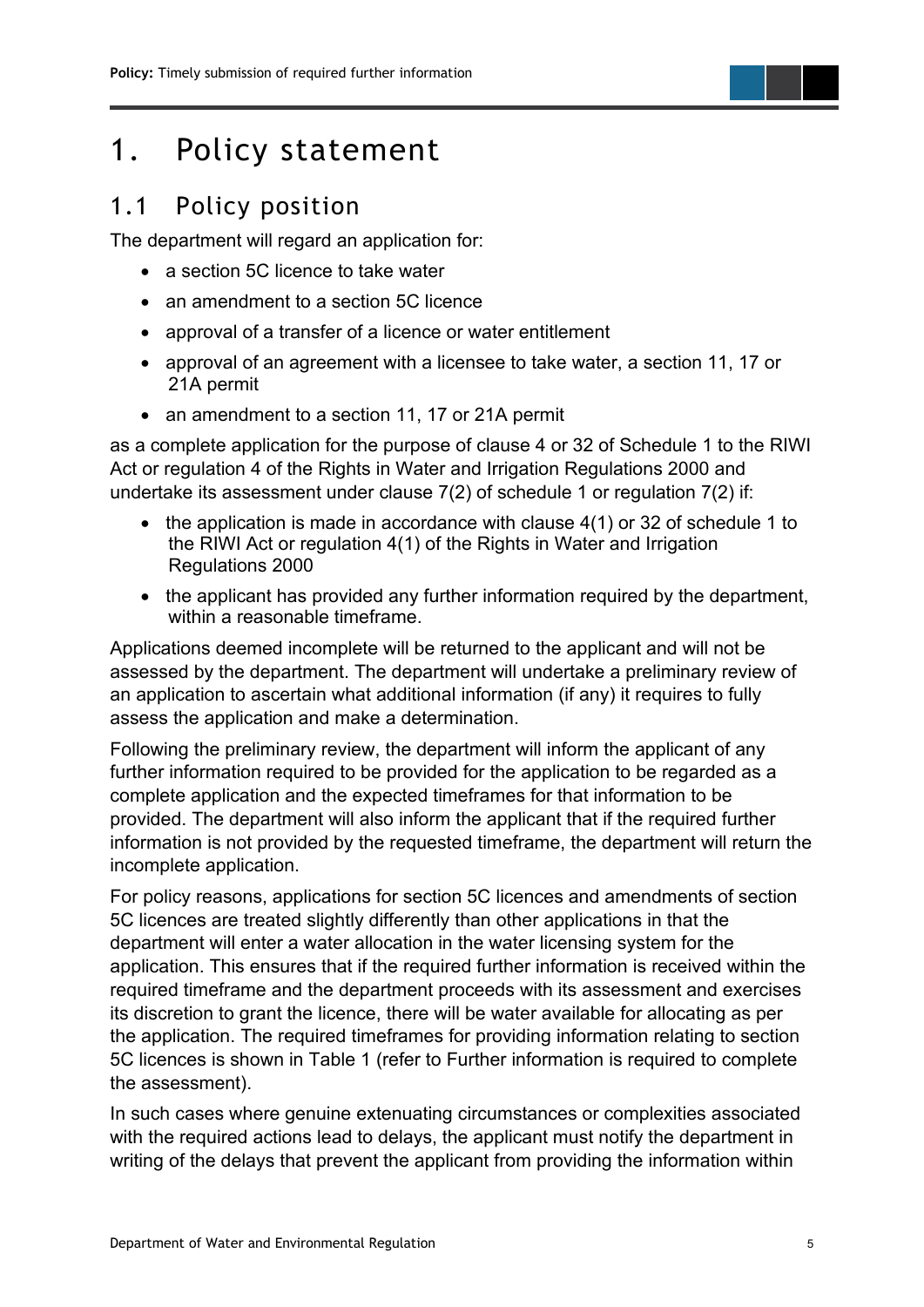the required timeframe. The department will consider the applicant's request for a revised timeframe to comply with the requirements.

Should an applicant whose application has been returned resubmit the application with the required information, the department will accept it as a new application. However, it is possible that in the interim all the available water resources will have been allocated and the applicant may then need to source water through other mechanisms such as the transfer of an existing water licence entitlement.

## <span id="page-7-0"></span>1.2 Policy principles

This policy supports the department's approach that water should be allocated to water users on a 'first-in-first-served' basis.

If an application is incomplete and is not made complete in a reasonable timeframe then the application should be returned to the applicant. This will, in turn, allow for the assessment of subsequent licence applications as the volume of water held for applications will be reduced.

The timely assessment of water licence applications will encourage development of an area, economically and socially, creating jobs and building communities.

## <span id="page-7-1"></span>1.3 Policy outcomes

It is anticipated that this policy will minimise delays in the water licensing process. By returning incomplete applications, the department will reduce the volume of water held for applications that are not being progressed in a timely manner.

Applicants will be encouraged to present complete applications under the RIWI Act in a reasonable timeframe, which will in turn minimise delays for development of an area.

It is expected that the policy will reduce the incidence of disingenuous applications being held by the department and will minimise delays in the licensing process arising from an applicant's failure to complete an application.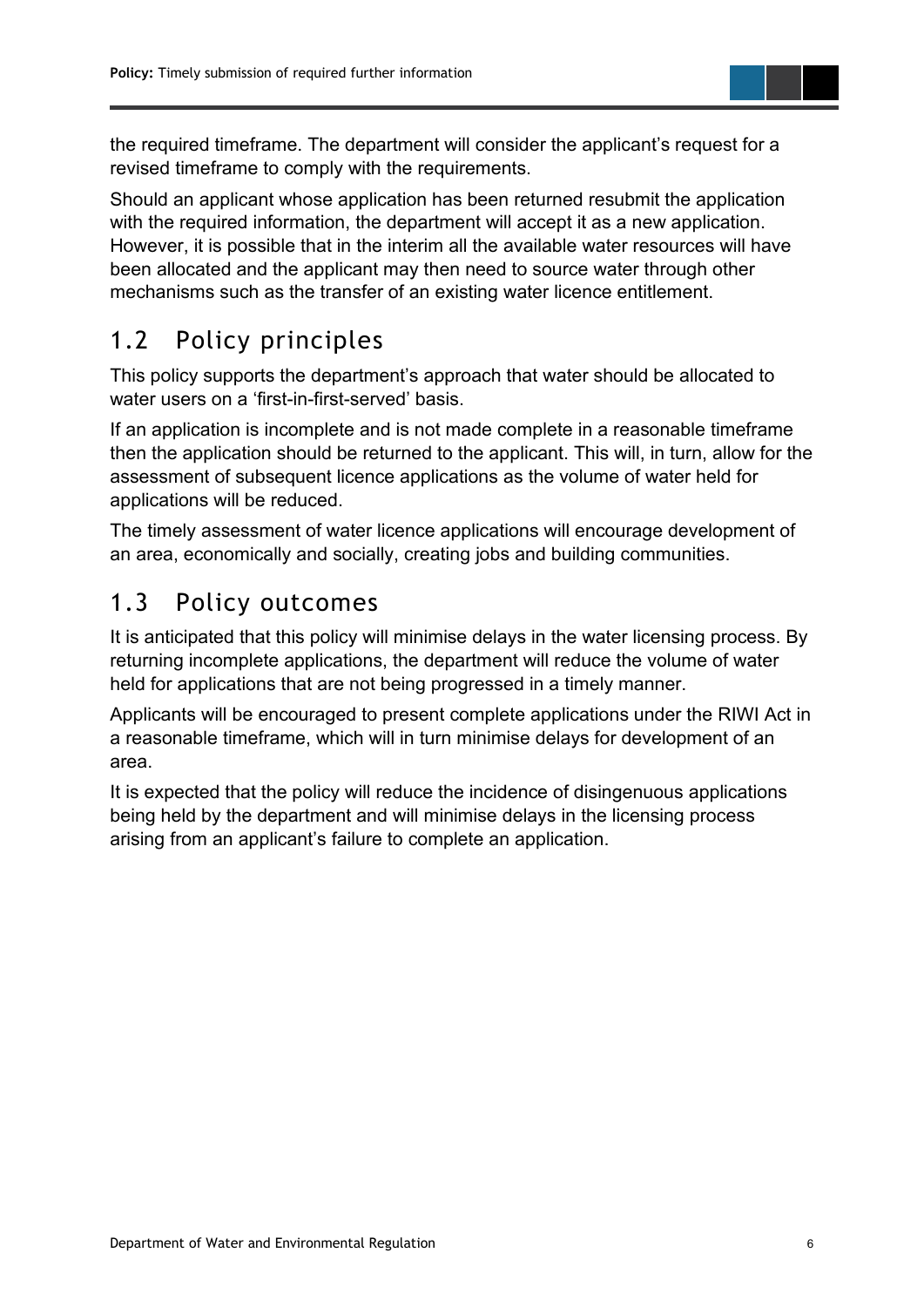# <span id="page-8-0"></span>2. Background

This document is a revision of the department's September 2007 publication. The principal change is to the format of the document which now conforms with the new approved department's Strategic water policy framework template. However, as the content has not had full review, it still retains the previous (September 2007) publication date.

### <span id="page-8-1"></span>2.1 Issues

Water resources are essential for the state's economy and lifestyle. The Government of Western Australia (WA) actively manages water resources to maximise sustainable development while minimising the risk of water use impacting upon the environment or other water users. The RIWI Act was passed by the State Parliament in 1914, vesting in the crown the right to the use, flow and control of the waters at any time in any watercourse, wetland or underground water source. Permission in the form of a licence or the existence of a conferred right (for example, riparian right) is required to take water lawfully.

The department is responsible for discharging the specific water resource management powers and functions set out in the RIWI Act. These include the discretion to grant, refuse to grant or amend licences to take water under section 5C of the RIWI Act, to approve or refuse to approve transfers of water entitlements, to approve or refuse to approve agreements between licensees and third parties in relation to the taking of water and to grant, refuse to grant or amend permits, such as those required by section 17 of the RIWI Act.

In exercising these discretions, the department is required to consider several matters, including whether the proposed water use is in the public interest, is ecologically sustainable, is environmentally acceptable, may prejudice other current or future needs for water, or may have a detrimental effect on another person. To properly assess these matters, the department is empowered to require further information as part of the application.

The information required to exercise these discretions can be extensive, and in many cases the information required to be provided through applications forms is insufficient. The information required also varies according to such matters as the volume of water requested (the water entitlement), the hydrogeology/hydrology of the resource proposed to be accessed, the likely environmental impacts, and the information already available to the department. As demand for accessing the water resources in an area increases and the possibility of unacceptable impacts rises, increasingly detailed information is required before the department's discretion can be exercised.

Equity between applications is an important consideration for the department, and applications are generally managed on a 'first-in-first-served' basis (see Water and Rivers Commission 2000, Statewide policy no. 3 – Policy statement on water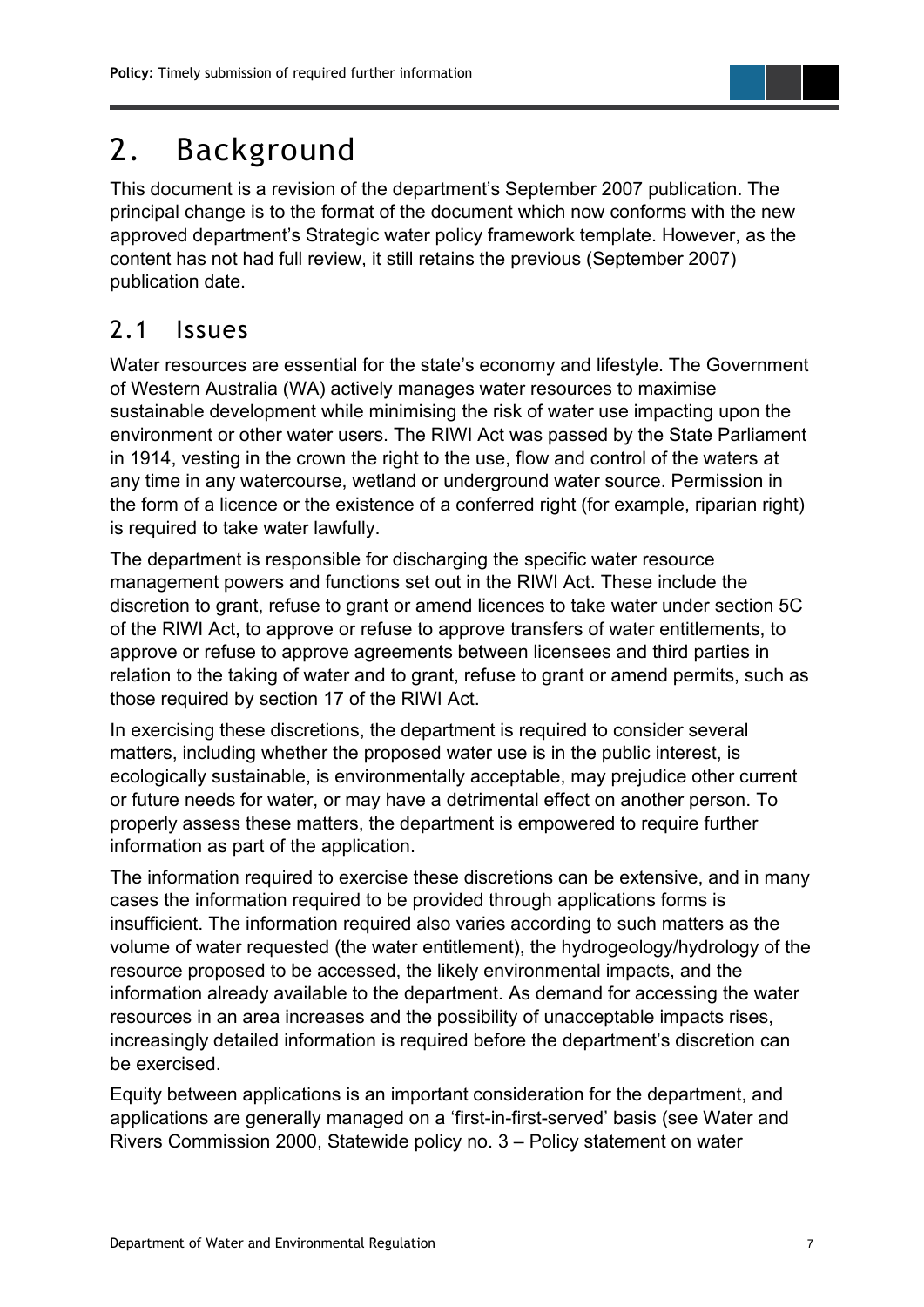

Under the 'first-in-first-served' approach, if an applicant does not provide the required further information to the department in a timely manner that will allow the department to exercise its assessment of the application, subsequent applications can be delayed. Cases where an applicant has decided not to proceed with an application, or is taking delaying action to block potential competitors, can be particularly difficult.

To address these issues and ensure that applications are assessed within reasonable timelines, the department has drafted this policy. Under the policy, applicants who do not provide the required further information to the department within a reasonable time may have their applications returned to them on the grounds that the application is considered incomplete. In extenuating circumstances, applicants must contact the department requesting further time to provide the required information providing sufficient grounds for the requested time extension to be considered.

### <span id="page-9-0"></span>2.2 Intent

This policy's intent is to:

- encourage relevant applicants under the RIWI Act to progress their applications in a reasonable timeframe
- minimise unnecessary delays in the water licensing process arising from an applicant's failure to complete their applications
- reduce the volume of water held for applications that are not being progressed in a timely manner
- reduce the incidence of disingenuous applications restricting development.

## <span id="page-9-1"></span>2.3 Policy links

This policy overrides any earlier policy or practices that the department adopted to manage an applicant's failure to take any required actions during the application assessment process. This policy has links to other water policies of the department including:

- Policy: Water entitlement transactions for WA
- Policy: Giving an undertaking to grant a licence or a permit
- Statewide policy No. 9, Water licensing Staged developments [under review]
- Policy: Use of operating strategies in the water licensing process
- Policy: Water conservation/efficiency plans
- Operational policy No. 5.12, Hydrogeological reporting associated with a groundwater well licence.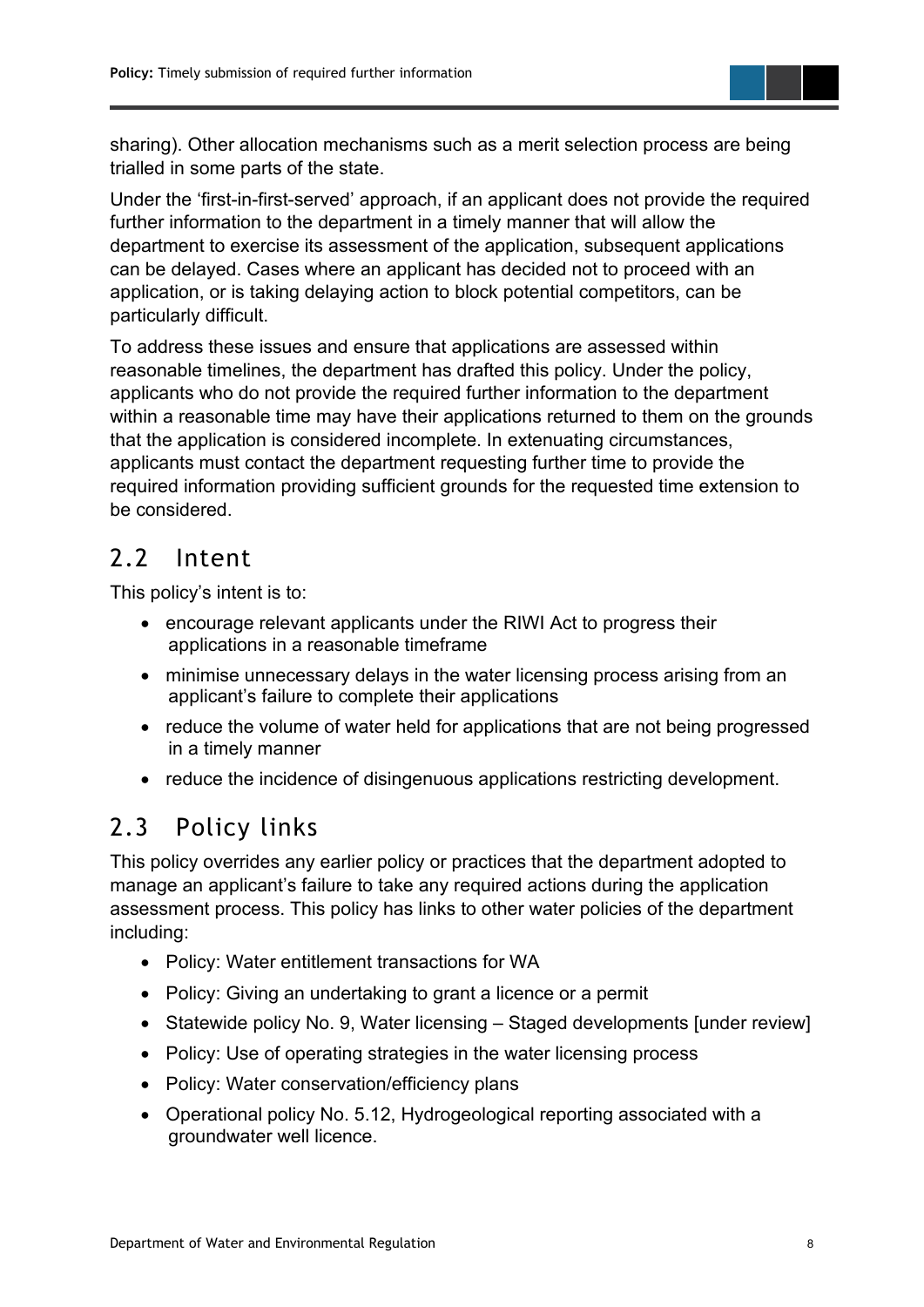

## <span id="page-10-0"></span>2.4 Legislation

The RIWI Act and the Rights in Water and Irrigation Regulations 2000 are the primary legislative tools relating to rights in water resources which make provision for the regulation, management, use and protection of water resources in WA. The right to the use, flow and control of the waters at any time in any watercourse, wetland or underground water source are vested in the crown, except as appropriated under the RIWI Act.

Minister for Water has delegated specific water resource management powers and functions set out in the RIWI Act to the department to administer. Such powers include the allocation by licensing of water resources and the implementation of associated conditions of use including hydrogeological reporting (refer Operational policy

no. 5.12).

Please refer to Appendix A for further information regarding applicable legislation.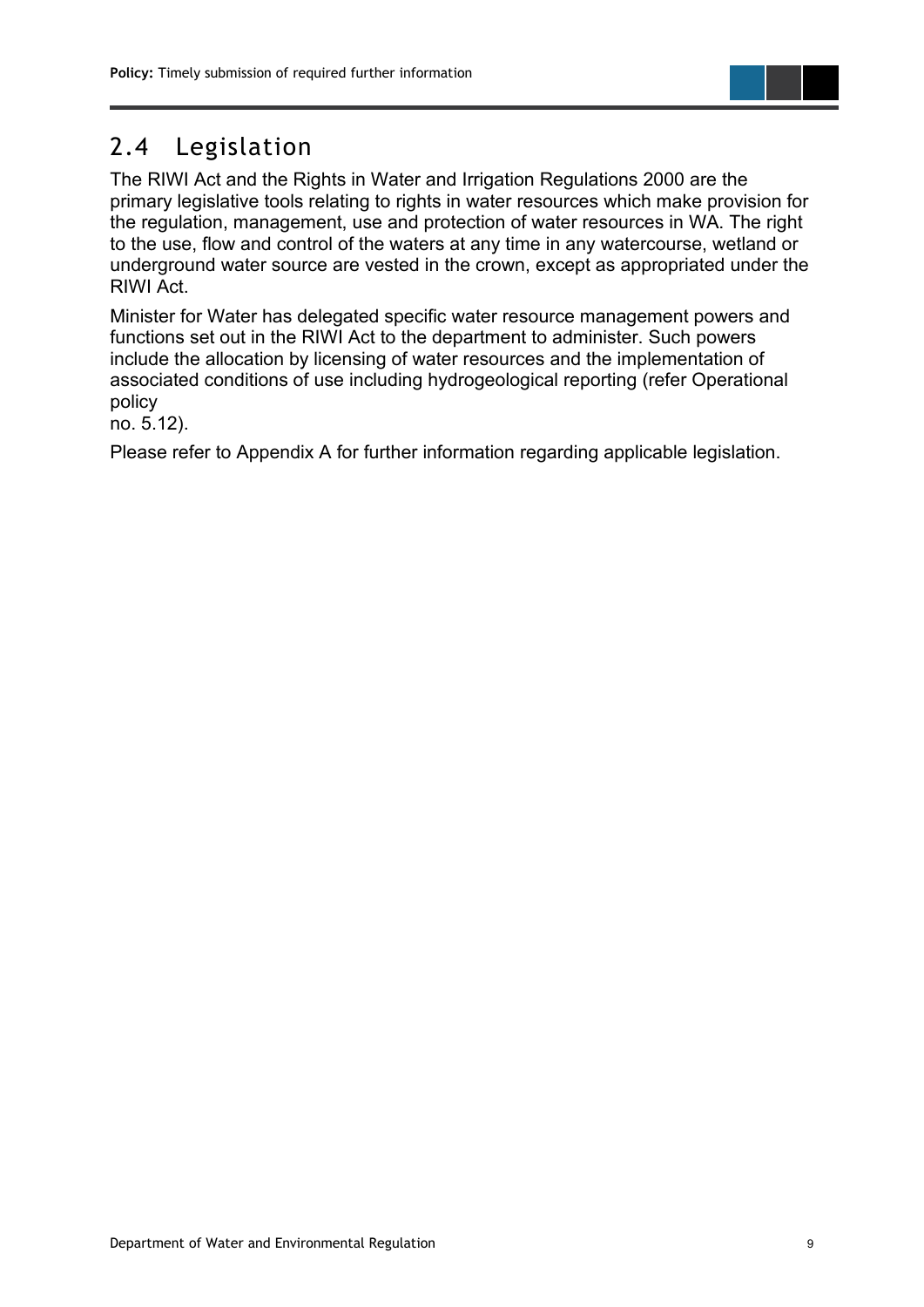# <span id="page-11-0"></span>3. Implementation

## <span id="page-11-1"></span>3.1 Application

This policy focuses primarily on the timely submission of further information in relation to applications made to the department for section 5C licences to take water, or for amendments of section 5C licences under the RIWI Act. In particular, the current policy of assessing applications for section 5C licences, or amendment of section 5C licences, on a 'first-in-first-served' basis requires a decision to be made on the first application before subsequent applications can be assessed, which may result in time delays for assessing and making a decision on subsequent pending applications.

This policy provides guidance as to what is a reasonable time for an applicant to provide further required information under clause 4(2) of Schedule 1 to the RIWI Act, relating to applications for section 5C licences to take water, or amendments of section 5C licences. It also provides a process for dealing with applicants that do not provide the further information required to undertake an appropriate assessment under clause 7(2) of Schedule 1 to the RIWI Act.

The policy is also applicable for other types of applications including approval of transfer of a licence or water entitlement; approval of agreements with licensees to take water; section 11, 17 or 21A permits; or amendment to section 11, 17 or 21A permits.

This policy overrides any earlier policy or practices that the department adopted to manage an applicant's failure to take any required actions during the application assessment process.

## <span id="page-11-2"></span>3.2 Preliminary review of applications

Applications to take and use water under section 5C of the RIWI Act, for amendments to section 5C licences, for approval of transfers or agreements with third parties, for permits and for amendments to permits are submitted to the department using the application forms specified for the respective purpose by the department. These forms are available from the department's regional offices or from the department's website: [www.water.wa.gov.au.](http://www.water.wa.gov.au/)

Upon receiving the application, the department will undertake a preliminary review to determine whether it has sufficient information to make a determination or if there are issues that need to be addressed in more detail by the applicant. Generally, departmental licensing officers will liaise directly with the applicant regarding the provision of required further information and the timeframe for response. The department will aim to undertake its preliminary review of the application and notify the applicant of the further information requirements within 60 days for most applications. The process may take longer for complex or larger scale projects; in highly allocated or environmentally sensitive areas; or in areas where there is limited knowledge of the water resource. In relation to applications for a section 5C licence,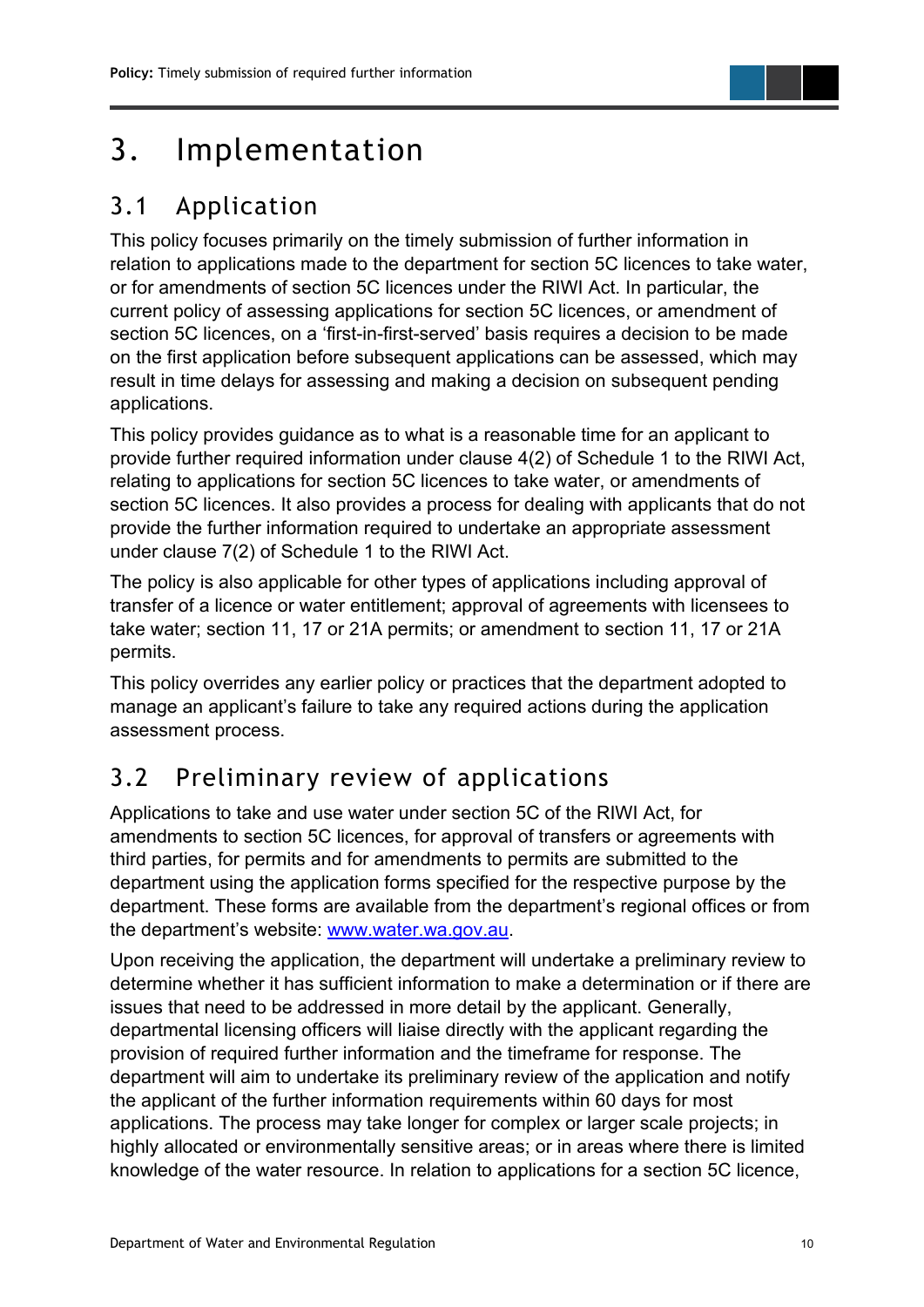amendment of a section 5C licence or approval of transfers or agreements with third parties, these issues may include but are not limited to:

- likely impacts of the proposed taking of water on nearby environmental features such as wetlands
- likely impacts on nearby water users
- development schedule of proposed development (especially for very large developments requiring significant volumes of water)
- an operating strategy detailing how the applicant will manage the impacts of the proposed operations
- nutrient and irrigation management plans for horticultural activities.

In undertaking the preliminary review of a section 5C licence application (including applications for amendment of section 5C licences or approval of transfers or agreements with third parties), the department will take into consideration issues including the:

- level of the department's knowledge of the local water resources
- degree of competition for accessing the water resources
- volume of water allocated compared with the water availability of that management area
- volume of water requested
- policies and practices of the department in that specific water management area
- previous decisions made by the department on similar applications.

If an application for a section 5C licence, or amendment of a section 5C licence, is valid (compliant with clause 4 of Schedule 1 to the RIWI Act), the department will enter a water allocation against an application in the water licensing system for the period of assessment, so that water is available to be allocated should the department determine that a new or amended section 5C licence should be granted to the applicant. Applications for approval of transfers or agreements with third parties need to be valid (compliant with clause 32 of Schedule 1 to the RIWI Act) before an assessment is undertaken.

In relation to an application for a permit or an amendment to a permit, the department will undertake a preliminary review to determine whether it has sufficient information to make a determination or if there are issues that need to be addressed in more detail by the applicant.

These issues may include but are not limited to:

- potential for impacts on the environment (riparian vegetation; ecosystems) or upstream or downstream water users
- management of erosion, sedimentation, turbidity, ponding, water flows or fish passage.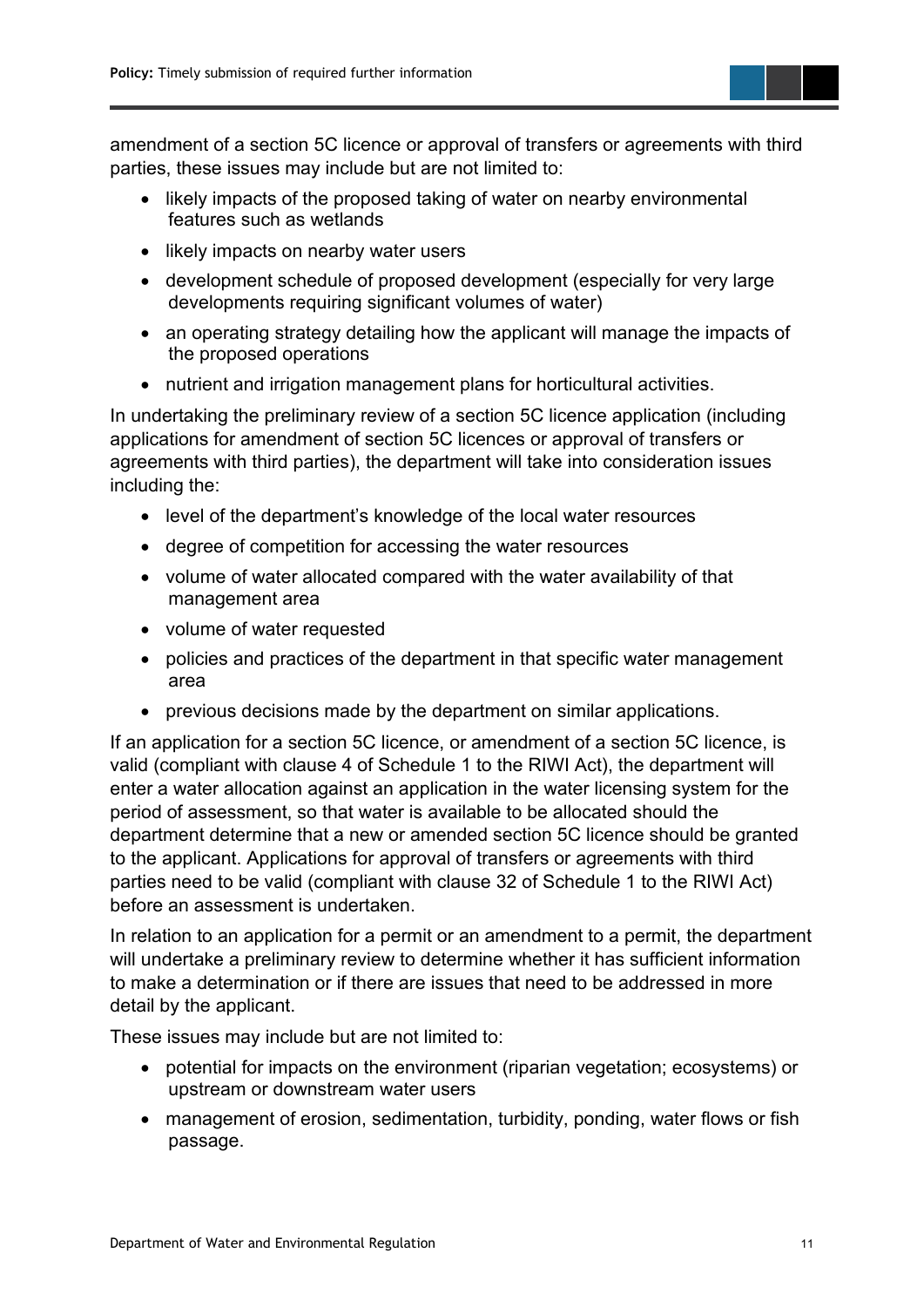Applications for permits or amendment of permits need to be valid (compliant with regulation 4 of the Rights in Water and Irrigation Regulations 2000) before assessment is undertaken.

The department will not require an applicant to provide further information if it concludes that the application will be refused regardless of the information provided (most commonly if all available water has already been allocated).

#### <span id="page-13-0"></span>3.3 Further information is required to complete the assessment

The preliminary review may conclude that the applicant should provide further information to complete the application. Such further information can be required by the department under clause 4(2) or 32(2) of Schedule 1 to the RIWI Act or regulation 4(2) of the Rights in Water and Irrigation Regulations 2000, depending upon the type of application. The information may be required to enable the department to complete its assessment or review its assessment. The precise nature of this further information is not prescribed by the RIWI Act because the kind of information required may differ between applications.

Table 1 indicates the typical timeframes for completing the most common examples where further information is required. The timeframes vary depending on the complexity or type of further information that is required. For multiple information requirements, the timeframes would be served concurrently.

Where further information is required, the department will send a 'required further information' letter to the applicant, notifying the applicant:

- of the further information that is required to complete the application
- of the appropriate timeframes for providing the required further information to the department
- that if the required further information is not provided to the department within that timeframe, the department will consider the application to be incomplete and may return it to the applicant.

This 'required further information' letter will be sent to the applicant by registered mail. In the event that registered mail is unclaimed, the department will contact the applicant by alternative means (for example phone, fax, email and so on).

A flowchart overview of the process is included at Appendix B.

In relation to section 5C licence applications (including amendments of section 5C licences), the department will enter a water allocation in the water licensing system against an application for the timeframe in which the required further information is to be provided to the department.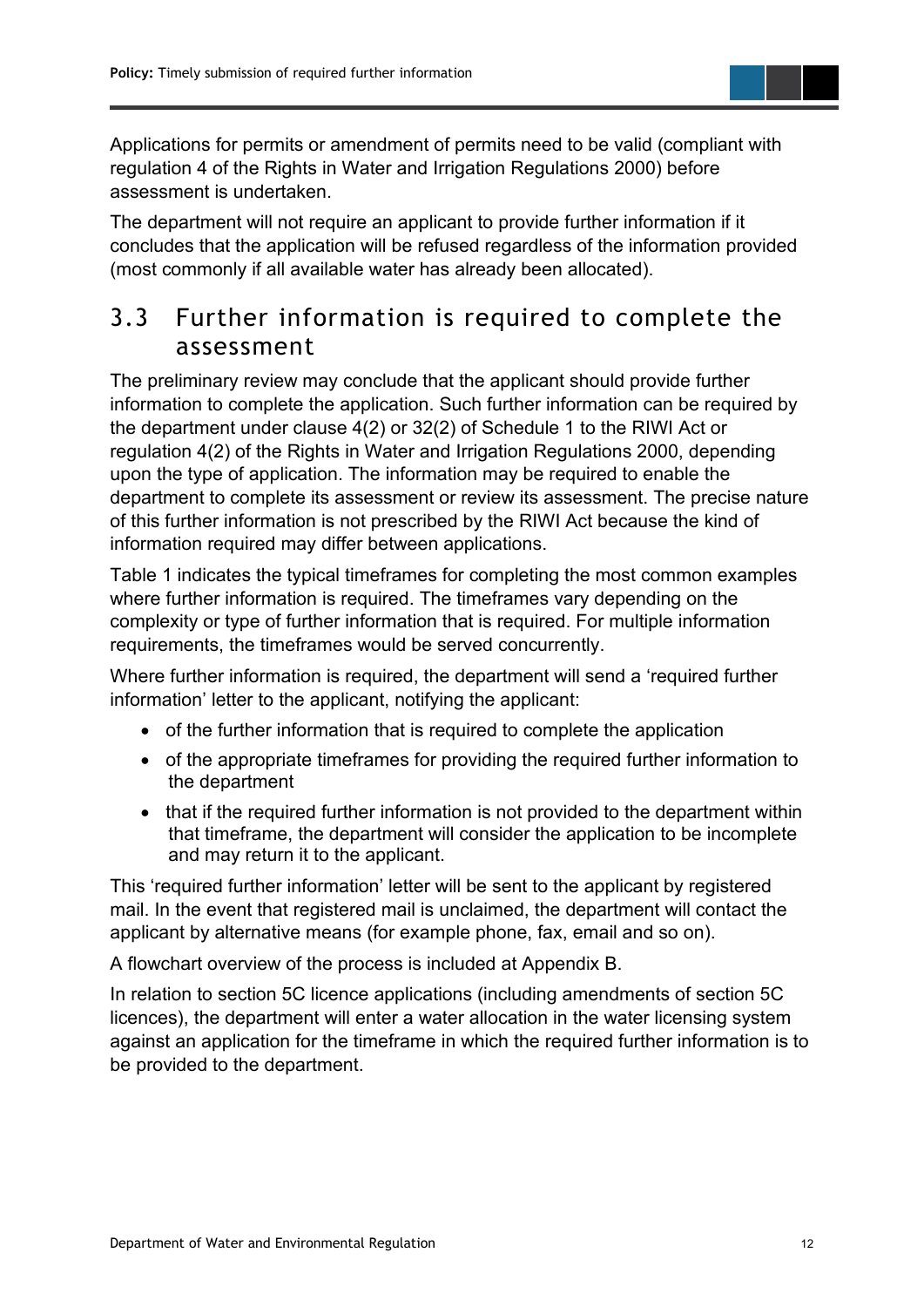| Specific further information required                                            |                                                                                                                                   | <b>Complexity of</b><br>further information | <b>Expected</b><br>timeframe<br>(months) |
|----------------------------------------------------------------------------------|-----------------------------------------------------------------------------------------------------------------------------------|---------------------------------------------|------------------------------------------|
|                                                                                  | Section 26D exploration licence (to construct or alter wells)                                                                     |                                             |                                          |
| Bore completion information (prior to assessment of a<br>5C application)         |                                                                                                                                   | Low                                         | At expiry of<br>26D licence              |
| Hydrogeology reports (prior to assessment of a 5C<br>application) $#$            |                                                                                                                                   |                                             |                                          |
|                                                                                  | H1 - Desktop hydrogeological assessment (a<br>26D licence may not be required, captured as part<br>of 5C assessment requirements) | Low                                         | 3 months                                 |
| $\bullet$                                                                        | H <sub>2</sub> – Basic hydrogeological assessment including<br>installation and testing of investigation bores                    | Moderate                                    | 6 months                                 |
| $\bullet$                                                                        | H3 - Detailed hydrogeological assessment<br>including installation and testing of investigation<br>bores and a groundwater model  | High                                        | 6–12 months<br>Negotiated                |
|                                                                                  | Section 17 permit to build a dam                                                                                                  |                                             |                                          |
| Surveyors certificate of dam volume (prior to<br>assessment of a 5C application) |                                                                                                                                   | Low-moderate                                | $\overline{2}$                           |
|                                                                                  | Section 5C licence (to take water)                                                                                                |                                             |                                          |
|                                                                                  | Development timetable                                                                                                             | Low                                         | 1                                        |
| Horticulture development application (HDA)                                       |                                                                                                                                   | Low                                         | 1                                        |
| Operating strategy                                                               |                                                                                                                                   | Moderate                                    | 3                                        |
| Water use efficiency plan                                                        |                                                                                                                                   | Moderate                                    | 3                                        |
| Nutrient and irrigation management plan (NIMP)                                   |                                                                                                                                   | Moderate                                    | 3                                        |
| Assessments of impacts on groundwater-dependent<br>ecosystems                    |                                                                                                                                   | Moderate-high                               | 4                                        |
| Regional resource assessment                                                     |                                                                                                                                   | High                                        | Negotiated                               |

#### <span id="page-14-0"></span>*Table 1: Guideline for timeframes for providing information*

<span id="page-14-1"></span><sup>#</sup> Note: The timeframes given for completion of hydrogeology reports coincides with the recommended duration of a 26D licence (6–12 months). Note that a 26D licence may not be required for H1 – Desktop hydrogeological assessment. In such circumstances, this would be captured as part of the section 5C assessment requirements.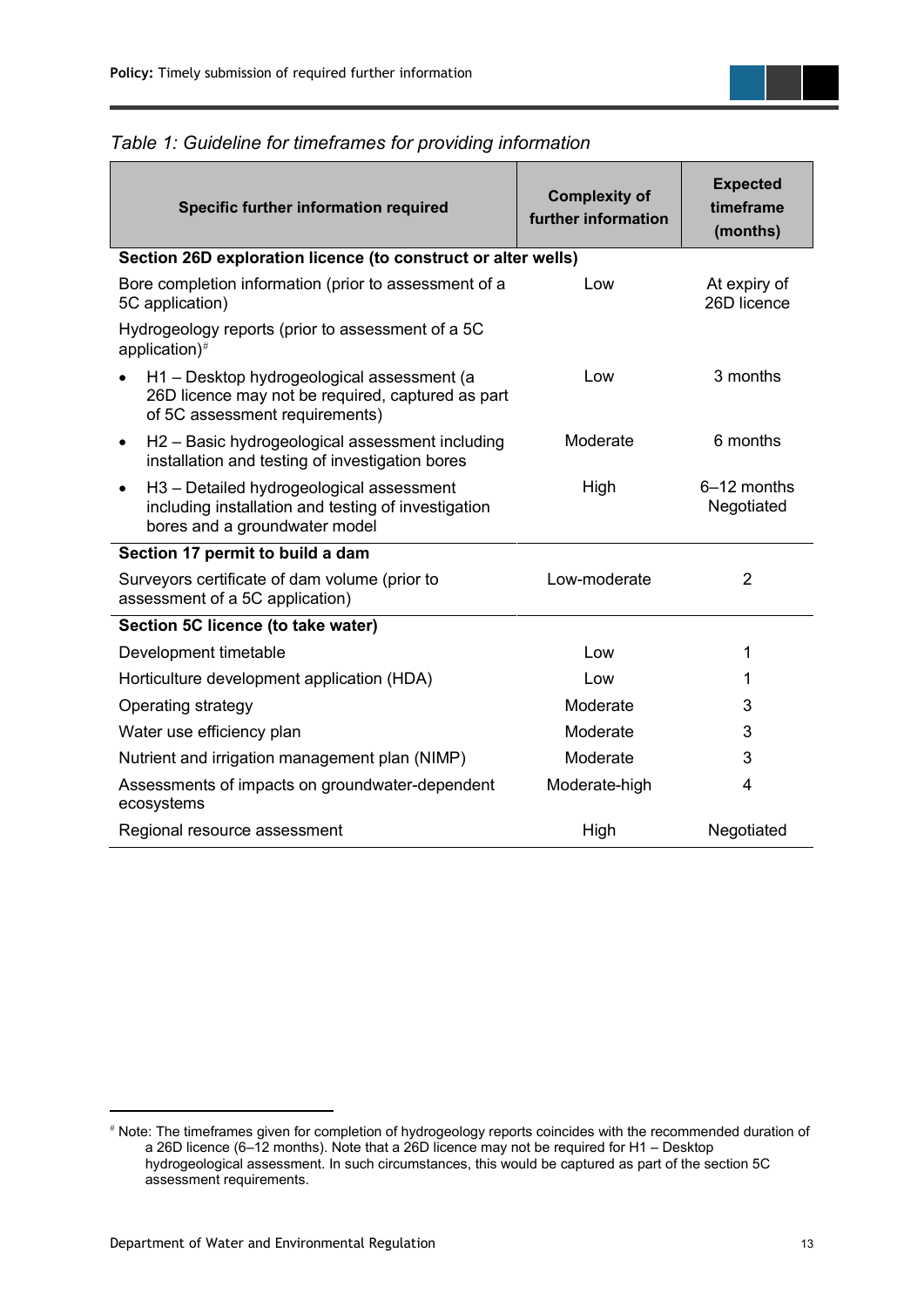### <span id="page-15-0"></span>3.4 Further information requirements for highly complex projects

Highly complex projects may pose special challenges. These projects may be classed as those which:

- have a high water requirement  $(> 1$  GL/yr)
- may impact the environment or other users on a regional scale
- have complex and/or poorly understood hydrologic/hydrogeological interactions
- relate to public water supply provision and require a significant lead time between planning and development
- relate to staged developments and are large projects which require a significant lead time between planning and full level of operation, or
- have been referred to the Environmental Protection Authority, the department's environment regulation function or native title claimant groups for assessment or advice.

The timeframes for submitting information may be amended from that shown in Table 1, primarily in relation to the development timetable. The department expects that an applicant would have knowledge of various aspects of the proposed development prior to making an application, including the type and magnitude of development, the location, the proposed timeframe, the potential water use requirements and possible water source options.

For complex projects, the department will normally request the additional information required to assess an application only once. However, there may be circumstances when the information provided may highlight additional knowledge gaps that may need to be addressed with further work. Due to the complexity of issues to be considered, it is possible that the proposed development timetable may need to be amended (prior to the assessment of the application being finalised).

Advance planning and investigations for some public water sources may extend over a few years. Where a public water reserve exists, there is priority for water service providers to access the water set aside for this purpose. Where a public water reserve does not exist, the department notes the need to allow significant lead time to plan future potable town water supplies.

The department will allow flexibility to water service providers with regard to their development timetable. The department has prepared Statewide policy No. 9 (under review) to manage the water requirements of staged developments. That policy would come into effect after a water licence has been issued. Licensees would need to prepare and advise the department regarding the schedule of water use, which is a component of the overall development timetable. Statewide policy No. 9 does not apply to water service providers or to licensees that have purchased their water entitlements from the market.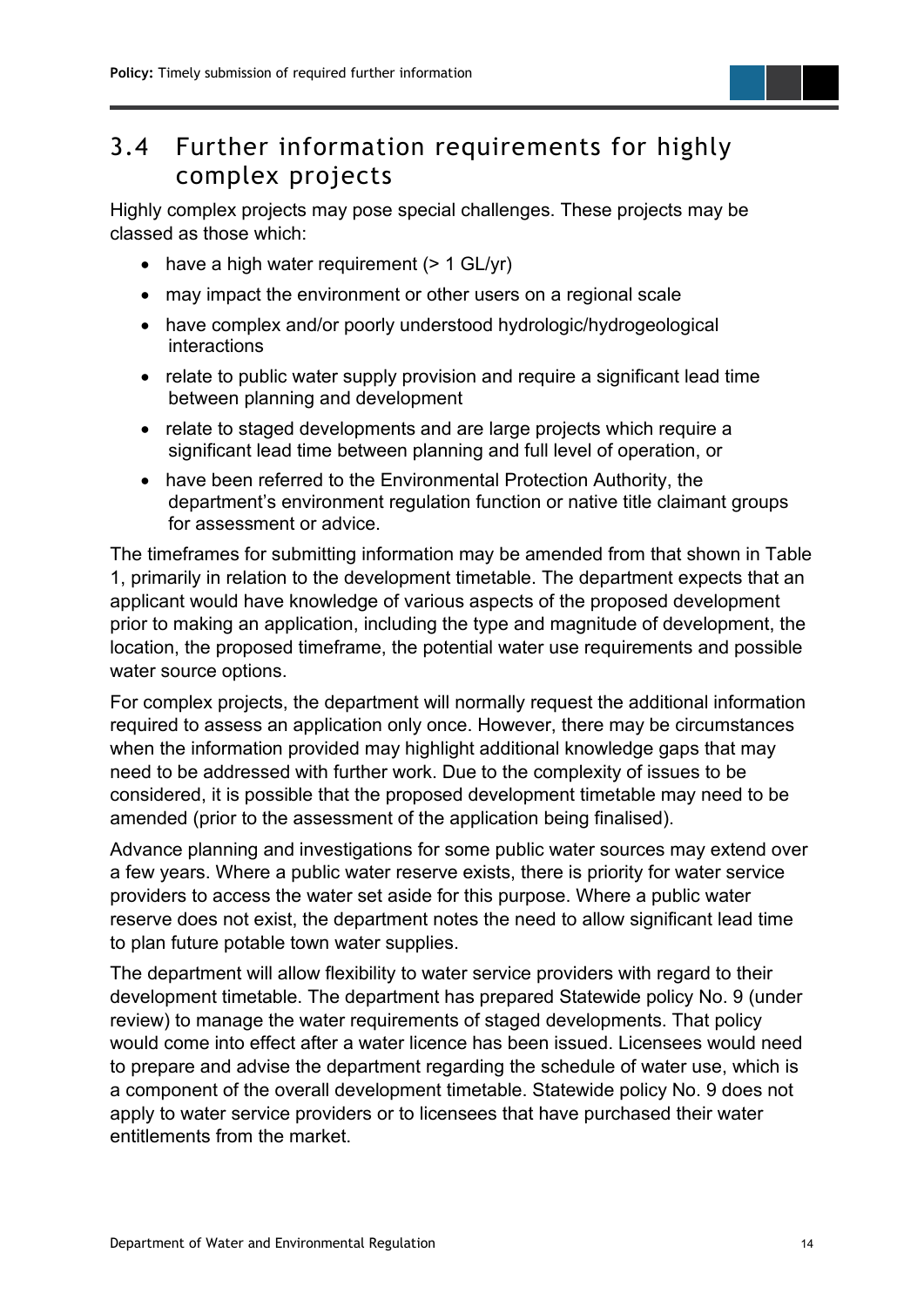## <span id="page-16-0"></span>3.5 Required further information not provided in time

If the applicant does not provide the required further information to the department within the indicated timeframe, the department will send a 'final notice' letter to the applicant, notifying the applicant:

- that the department has not received the required information that was referred to and requested in the 'required further information' letter
- that the applicant has 10 working days (from the receipt of the 'final notice' letter) to provide the required further information or demonstrate genuine extenuating circumstances which have resulted in the non-compliance.

This 'final notice' letter will be sent to the applicant by registered mail. In the event that registered mail is unclaimed, the department will contact the applicant by alternative means (for example phone, fax, email and so on).

If the applicant does not reply within 10 working days, the incomplete application will be returned to the applicant with an explanatory letter sent by normal mail services. The applicant will be advised that if the application is resubmitted, it will be treated as a new application, and the same further information is likely (at a minimum) to be required for any future applications of the same kind.

In relation to section 5C licence applications (including amendment of section 5C licences), the volume of water entered in the water licensing system against the application will be returned to the pool of available water and be available for allocation to other section 5C licence applicants.

### <span id="page-16-1"></span>3.6 Time extensions and extenuating circumstances

There may be circumstances when the applicant has been unable to meet the timeframes provided by the department due to factors outside the applicant's control. The applicant should provide documentation or proof to support their circumstances. Acceptable extenuating circumstances may include:

- difficulty in acquiring specific information to complete the required studies (for example, inability to obtain field monitoring data due to a flooding event that restricted access to the site for an extended period of time)
- lack of availability of skilled contractors or consultants needed to complete investigations and prepare reports within the specified timeframe, particularly in remote parts of the state
- delays in receiving information or advice on the proposal that has been referred to other agencies (for example, Environmental Protection Authority, native title claimant groups)
- newly diagnosed significant illness or recent severe accident that has impacted on the applicant's ability to work and prepare the required information.

Inadequate reasons provided for extenuating circumstances may include:

• uncertainty of market forces (for example: "I haven't provided the information because I don't know whether I want to grow peas or carrots")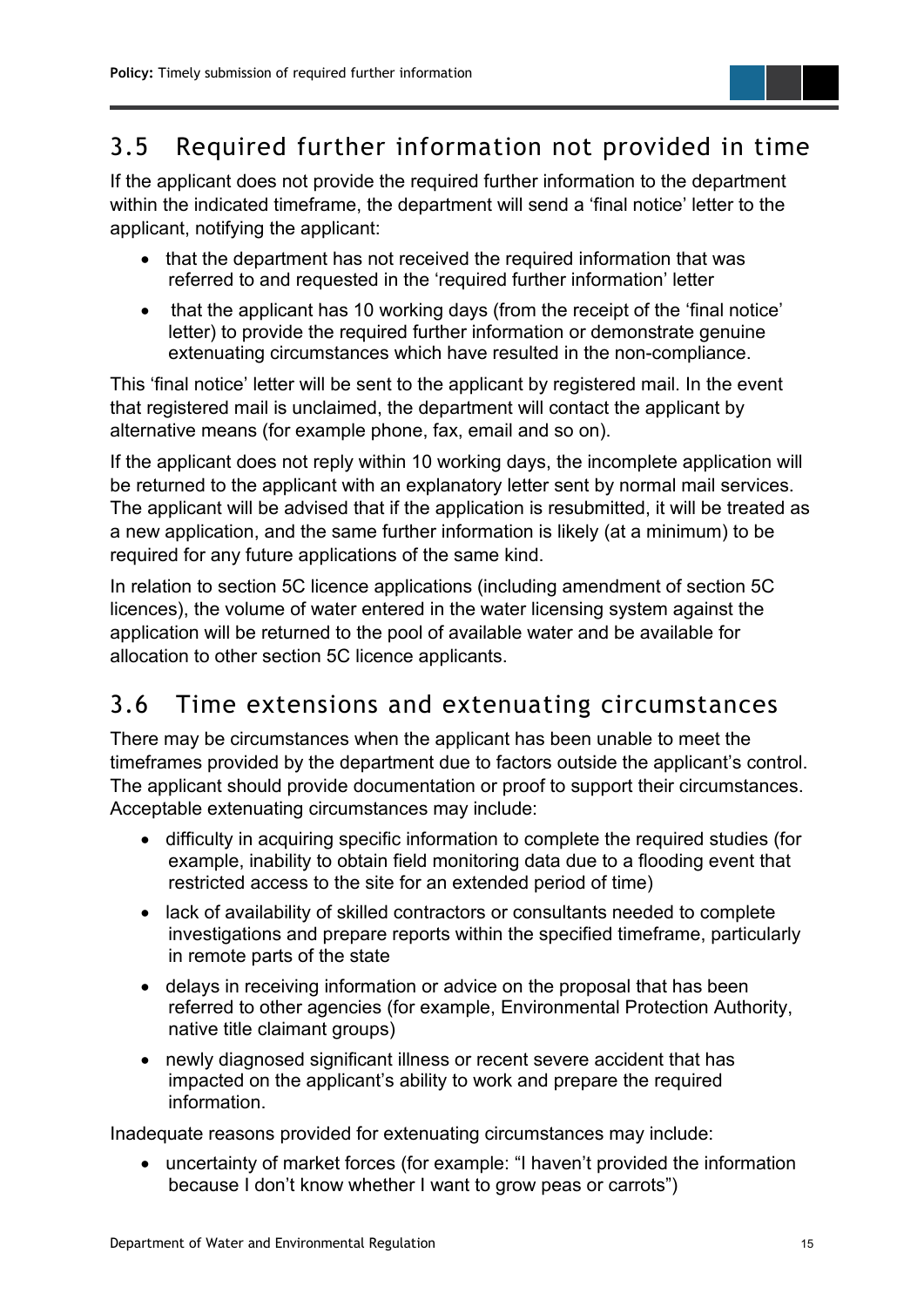• reluctance to provide the information or employ contractors or consultants to provide the information (for example: "It costs too much to employ someone" or "I don't know how or don't want to write the report").

When an extenuating circumstance occurs, the applicant must notify the department as soon as is practicable. The applicant can provide this notice to the department in writing or by electronic mail providing details of the extenuating circumstances and requesting additional time to complete the work:

- before the end of the specified timeframe for providing the required further information
- in reply to the department's 'final notice' letter.

department will consider the applicant's request for a revised timeframe and the reasons for the extenuating circumstances. The department will aim to respond in writing to the applicant on whether an extension has been granted within 10 working days of receiving the applicant's letter and will either:

- grant an extension for the information to be provided at a later date, and send a letter to the applicant by normal mail services confirming the extension
- decline to grant an extension, and the incomplete application will be returned to the applicant with an explanatory letter sent by normal mail services.

Note: that if the information is not submitted by the submission date specified in the extension confirmation letter, the incomplete application will be returned to the applicant with an explanatory letter sent by normal mail services.

#### <span id="page-17-0"></span>3.7 Resubmission of an application with required further information

An applicant, whose application has been returned as an incomplete application because the applicant has not provided the required further information within a reasonable timeframe, can resubmit an application to the department at any time.

When an applicant resubmits an application, with the required further information, the department will treat the application as a 'new' application. Each application will need to be accompanied by the prescribed fee (where relevant). The information will be used by the department to complete its assessment of the application. It is possible that further information will be required for the department's assessment of the resubmitted application to that requested in the previous application.

In relation to applications for section 5C licences (including amendments of section 5C licences), the date on which the department receives this 'new' application will be the date on which the application will be ranked for the purpose of applying the 'firstin-first-served' policy for allocation of water. In areas of high demand, it is possible for all the available water to have been allocated to other licence applicants and the 'new' application to be refused by the department on the basis that the management area is fully-allocated.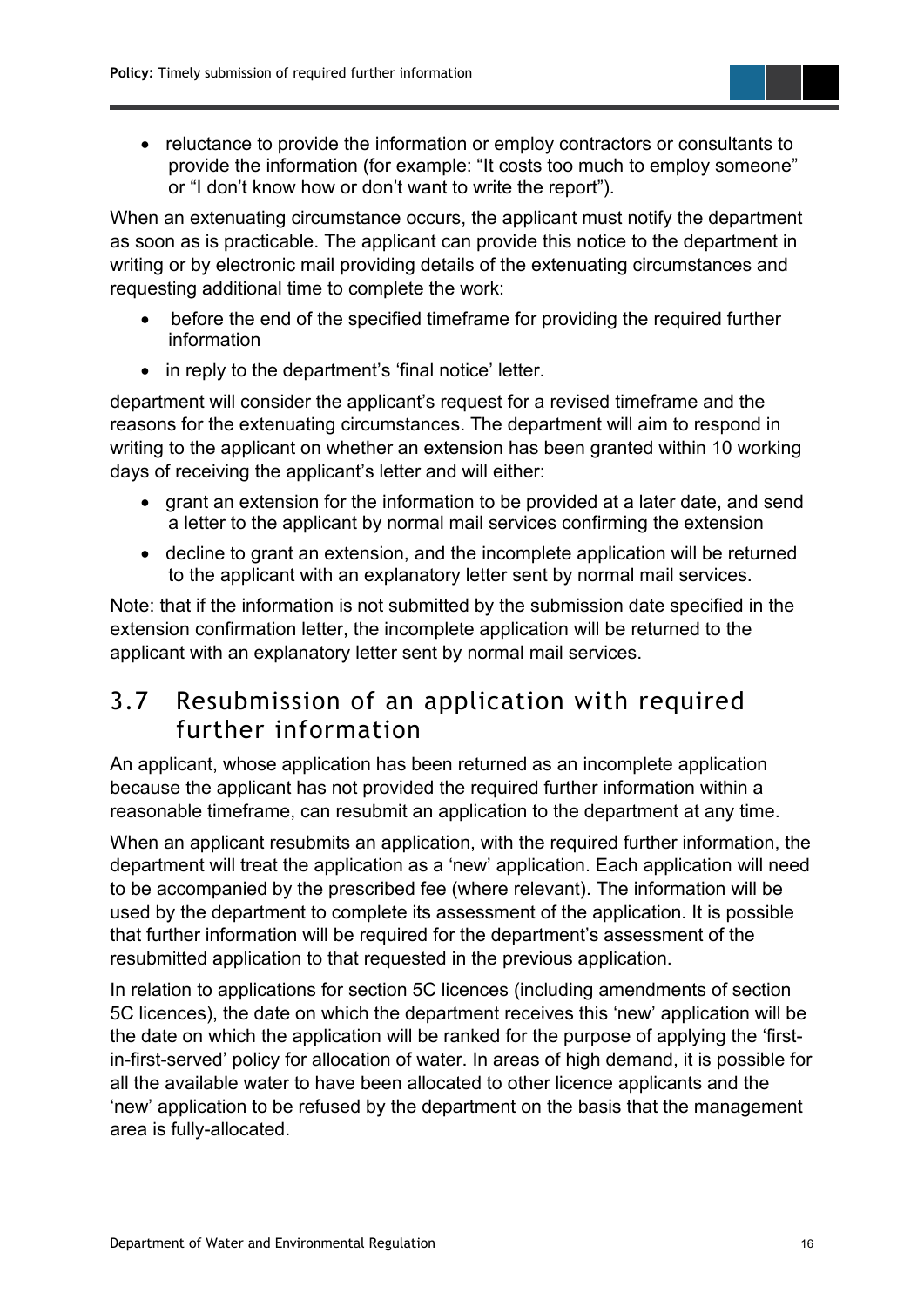#### <span id="page-18-0"></span>3.8 Required further information provided is not to an acceptable standard

The department has published policies and/or guidelines on required standards for most types of required further information. However, there may be occasions when the information provided by the applicant does not address all the issues identified sufficiently, or requires some redrafting to be of an acceptable standard to the department.

After reviewing the further information provided, the department may negotiate with the applicant and write to them, outlining deficiencies in the information provided and requesting that the deficiencies be addressed within a reasonable time (generally no more than 50 per cent of the original time provided in Table 1). The letter would be sent by normal mail services.

Note: If the information is not submitted by the submission date specified in the letter, or the applicant is unable to address the deficiencies, the incomplete application will be returned to the applicant with an explanatory letter sent by normal mail services.

## <span id="page-18-1"></span>3.9 Applications currently awaiting information

The department is holding numerous incomplete applications in relation to which the department requires further information from the applicant. For these applications, the department will determine the appropriate timeframe for the information to be provided.

Those applications that the department has already notified the applicant of the need for further information, will be dealt with by sending a 'final notice' letter to the applicant. This will be sent when the submission period in the original letter has expired (refer to section 3.5, 'Required further information not provided in time').

The more recent applications will have a 'required further information' letter sent to the applicant, which will identify the further information required and the appropriate timeframe in which to provide it to the department (refer to section 3.3 'Further information is required to complete the assessment').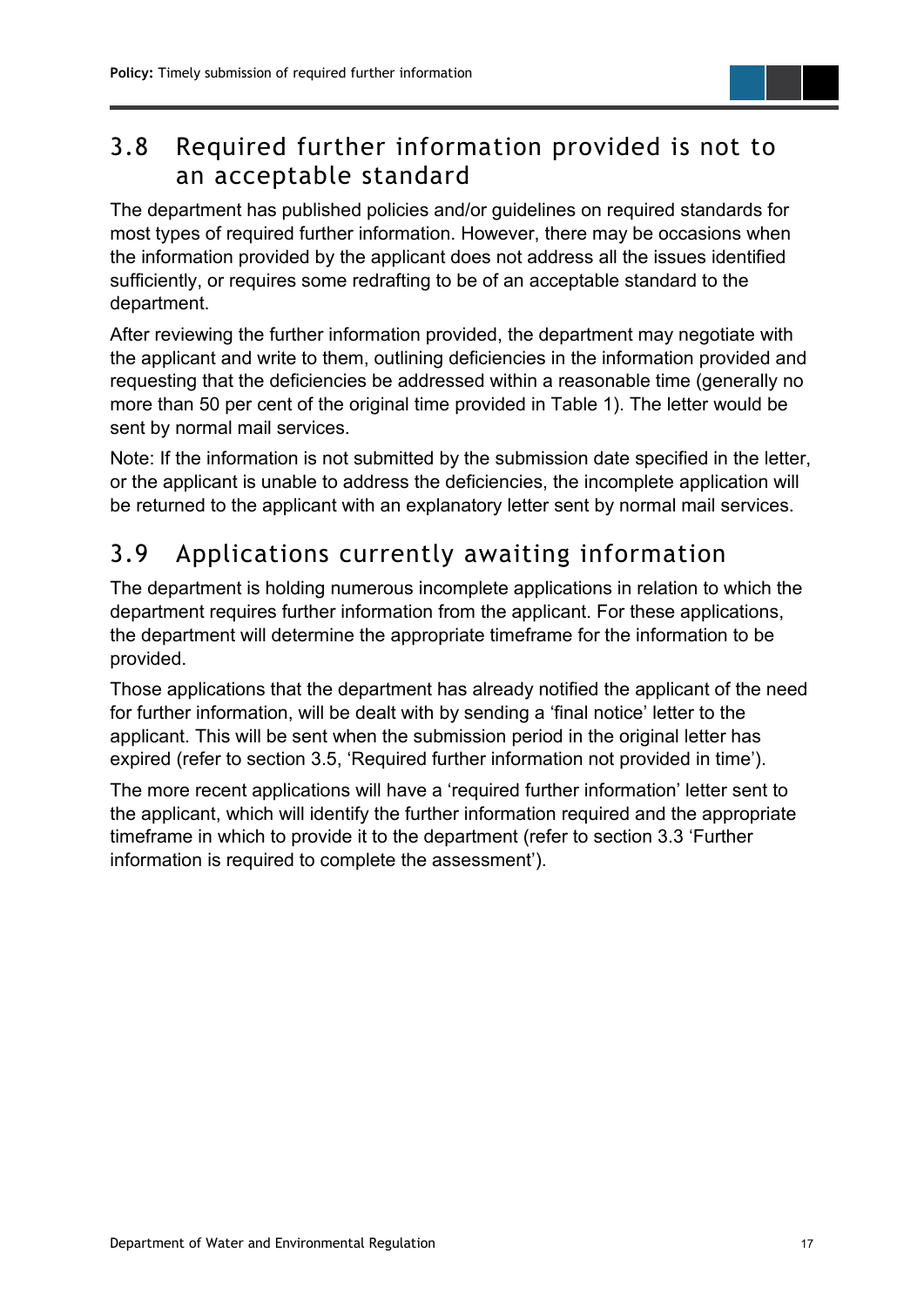

## <span id="page-19-0"></span>4. Review

This policy will be reviewed five years from the publication of this document. The policy may be reviewed sooner if significant changes (such as the introduction of new water management legislation or new water management initiatives) warrant a review of this policy.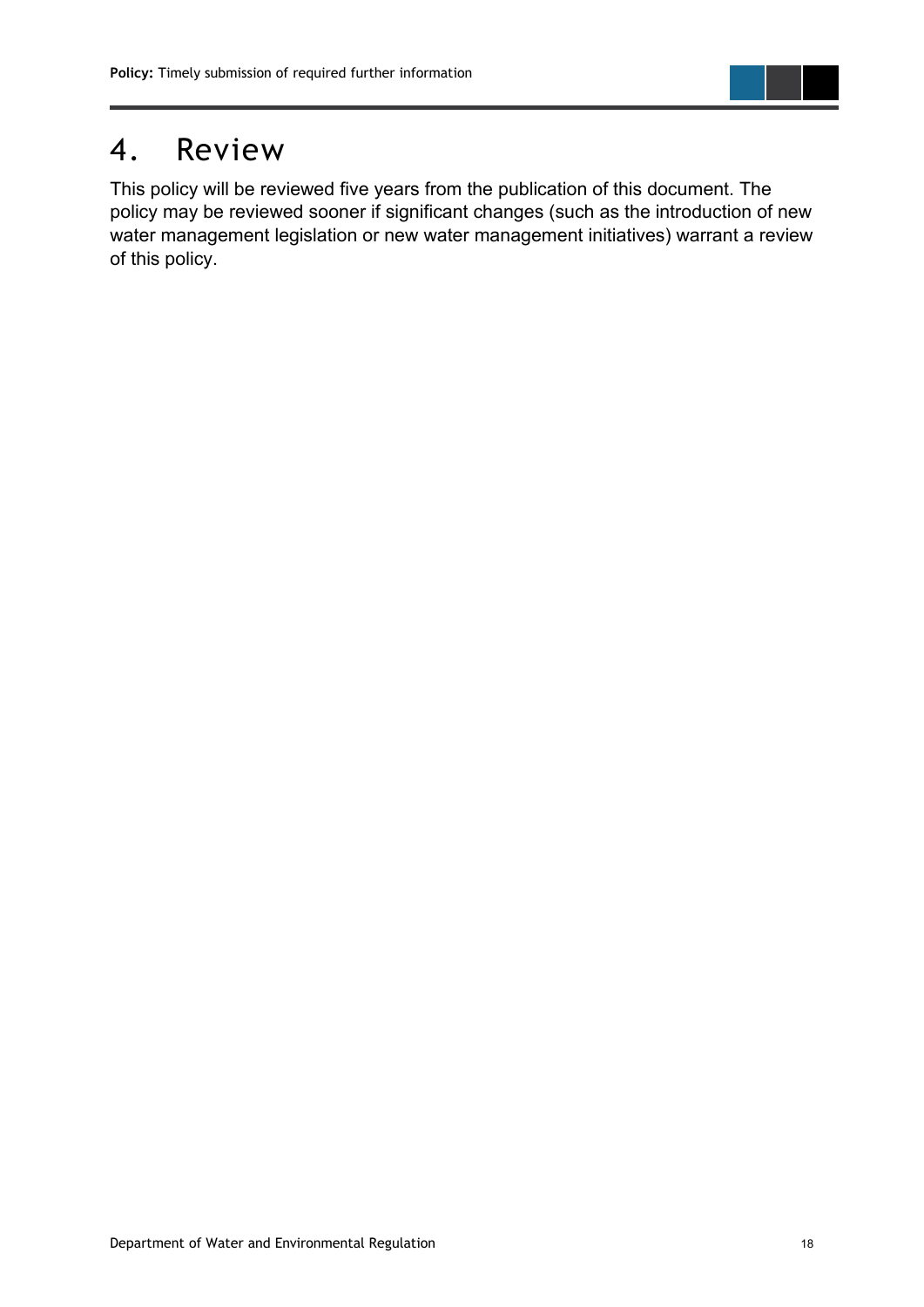# <span id="page-20-0"></span>Appendices

## <span id="page-20-1"></span>Appendix A - Applicable legislation

| A <sub>1</sub> |  |
|----------------|--|
| A2             |  |
| A3             |  |
| A <sup>4</sup> |  |
| A <sub>5</sub> |  |
| A <sub>6</sub> |  |
| A7             |  |
| A <sub>8</sub> |  |

#### **A1 Applications for licences under section 5C of the RIWI Act**

The RIWI Act requires people to hold a licence to take water from any artesian underground water source throughout the state, from non-artesian underground water sources located within proclaimed underground water areas or from watercourses or wetlands within proclaimed surface water areas. Licences to take water are issued under section 5C of the RIWI Act. Some exemptions apply, for example taking water for stock and garden uses in most areas of the state.

Under the RIWI Act, the grant or refusal to grant a licence under section 5C of the RIWI Act is at the discretion of the department. Clause 7(2) provides that in assessing an application for a licence under section 5C, the department is to have regard to all matters that it considers relevant including whether the proposed taking and use of the water is in accordance with the matters set out in clause 7(2). The matters listed in clause 7(2) include matters such as the ecological sustainability and environmental acceptability of the proposed taking and use, and the department may refuse an application on the grounds that the potential impacts of the taking and the use of the water are unacceptable.

Clause 4(2) of Schedule 1 to the RIWI Act provides that an applicant for a licence must provide the department with any further information that the department may require in order to assess the application.

#### **A2 Applications to amend section 5C licences**

Clause 23(1) of Schedule 1 to the RIWI Act allows a licensee to apply to the department at any time for the amendment of a licence (for example, a licensee may apply for an increased annual water entitlement).

In assessing such an application, the department is entitled to have regard to the same matters as it would when assessing an application for the grant of a new licence – that is, the matters listed in clause 7(2). Further, as is the case with new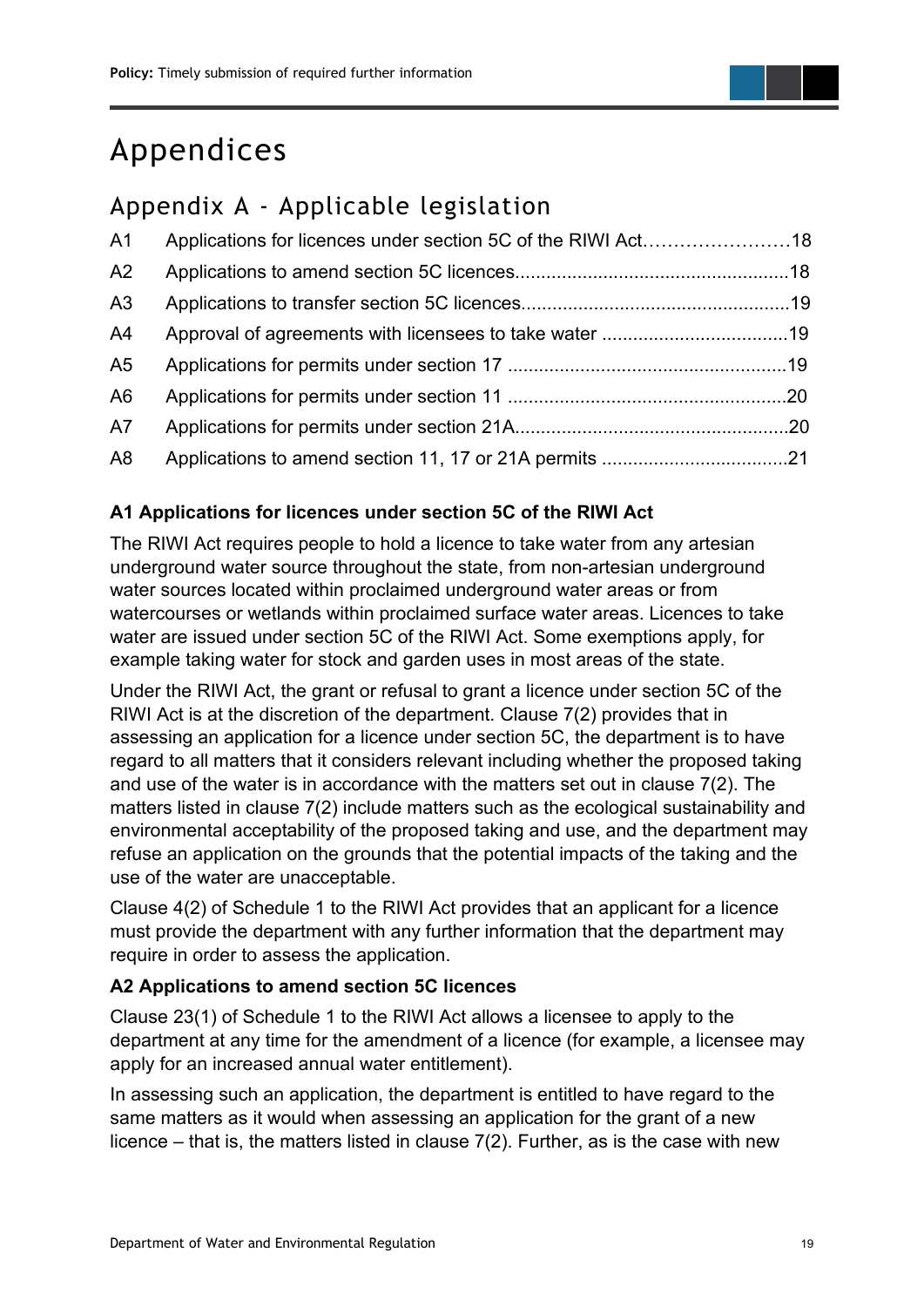

licence applications, clause 4(2) applies, allowing the department to require further information from the applicant.

#### **A3 Applications to transfer section 5C licences**

Clause 29 of Schedule 1 to the RIWI Act allows water entitlements to be permanently transferred to another person who is eligible to hold a licence under section 5C, as a means for reallocating the water in a fully-allocated system.

Clause 31(5) of Schedule 1 to the RIWI Act provides that in exercising the discretion of whether to grant or undertake to grant approval of such a transfer, the department is to have regard to all matters it considers relevant, including those set out in clause  $7(2)$ .

Transfers under clause 29 are required to be approved by the department. Clause 32(1) of Schedule 1 provides that an application for approval of a transfer of a licence must be made in the form specified for the purpose by the department, must include information that is stated in the form to be required and must be accompanied by the prescribed fee. Clause 32(2) then provides that an applicant must provide the department with any further information that the department may require.

#### **A4 Approval of agreements with licensees to take water**

Clause 30 of Schedule 1 to the RIWI Act allows for the temporary transfers of water entitlements, by providing that a licensee may enter into an agreement allowing a third party to take water under the licence for a limited period of time. Such agreements are required to be approved by the department.

Clause 30(5) of Schedule 1 to the RIWI Act provides that, in exercising the discretion of whether to grant or undertake to grant approval of such an agreement, the department is to have regard to all matters it considers relevant, including those set out in clause 7(2).

Clause 32(1) of Schedule 1 provides that an application for approval of an agreement must be made in the form specified for the purpose by the department, must include information that is stated in the form to be required and must be accompanied by the prescribed fee. Clause 32(2) then provides that an applicant must provide the department with any further information that the department may require.

#### **A5 Applications for permits under section 17**

Section 17 of the RIWI Act requires that a person hold a permit to obstruct, destroy or interfere with certain waters or the bed and banks of any watercourse or wetland in areas proclaimed under section 6 or irrigation districts. Such permits are issued under regulation 7 of the Rights in Water and Irrigation Regulations 2000.

Under regulation 7, the grant or refusal of a section 17 RIWI Act permit, and the terms, conditions and restrictions to be included in the permit are at the discretion of the department. Regulation 7(2) provides that in exercising that discretion, the department is to have regard to all matters that it considers relevant including whether the proposal for which the permit is sought is in accordance with the matters set out in that regulation. The matters listed in regulation 7(2) again mirror those in clause 7(2) and include matters such as the ecological sustainability and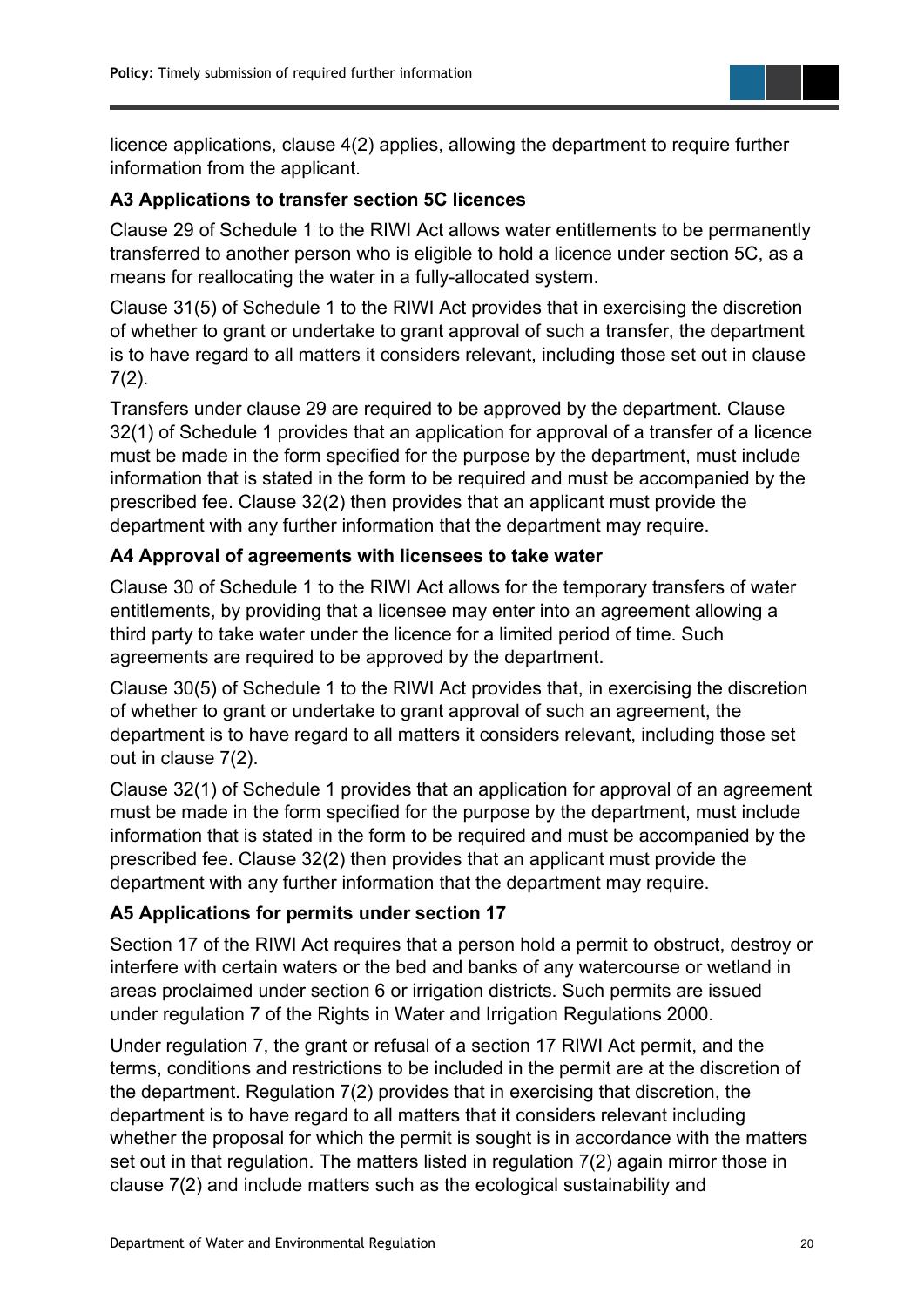environmental acceptability of the proposed construction or action, and the department may refuse an application on the grounds that the potential impacts of the proposal are unacceptable.

By regulation 4(1), an application for a permit must be made to the department in a form specified for that purpose by the department and accompanied by, or include, those plans or other information that are stated in the form to be required. By regulation 4(2), an applicant for a permit must provide the department with any further information that the department may require.

#### **A6 Applications for permits under section 11**

Section 11 of the RIWI Act requires people to hold a permit to obstruct or interfere with a watercourse or wetland or its bed or banks accessed by a road or reserve in areas proclaimed under section 6 or irrigation districts even if the person is exercising other rights. Such permits are issued under regulation 7 of the Rights in Water and Irrigation Regulations 2000.

Again, under regulation 7, the grant or refusal of a section 11 permit, and the terms, conditions and restrictions to be included in the permit are at the discretion of the department. Regulation 7(2) provides that in exercising that discretion, the department is to have regard to all matters that it considers relevant, including whether the proposal for which the permit is sought is in accordance with the matters set out in that regulation. The matters listed in regulation 7(2) again mirror those in clause 7(2) and include matters such as the ecological sustainability and environmental acceptability of the proposed construction or action, and the department may refuse an application on the grounds that the potential impacts of the proposal are unacceptable.

By regulation 4(1), an application for a permit must be made to the department in a form specified for that purpose by the department and accompanied by, or include, those plans or other information that are stated in the form to be required. By regulation 4(2), an applicant for a permit must provide the department with any further information that the department may require.

#### **A7 Applications for permits under section 21A**

Section 21A of the RIWI Act requires people to hold a permit to obstruct or interfere with a watercourse or wetland or its bed or banks in a non-proclaimed area even if the person is exercising other rights. Such permits are issued under regulation 7 of the Rights in Water and Irrigation Regulations 2000.

Again, under regulation 7, the grant or refusal of a section 21A permit, and the terms, conditions and restrictions to be included in the permit are at the discretion of the department. Regulation 7(2) provides that in exercising that discretion, the department is to have regard to all matters that it considers relevant including whether the proposal for which the permit is sought is in accordance with the matters set out in that regulation. The matters listed in regulation 7(2) again mirror those in clause 7(2) and again include matters such as the ecological sustainability and environmental acceptability of the proposed construction or action, and the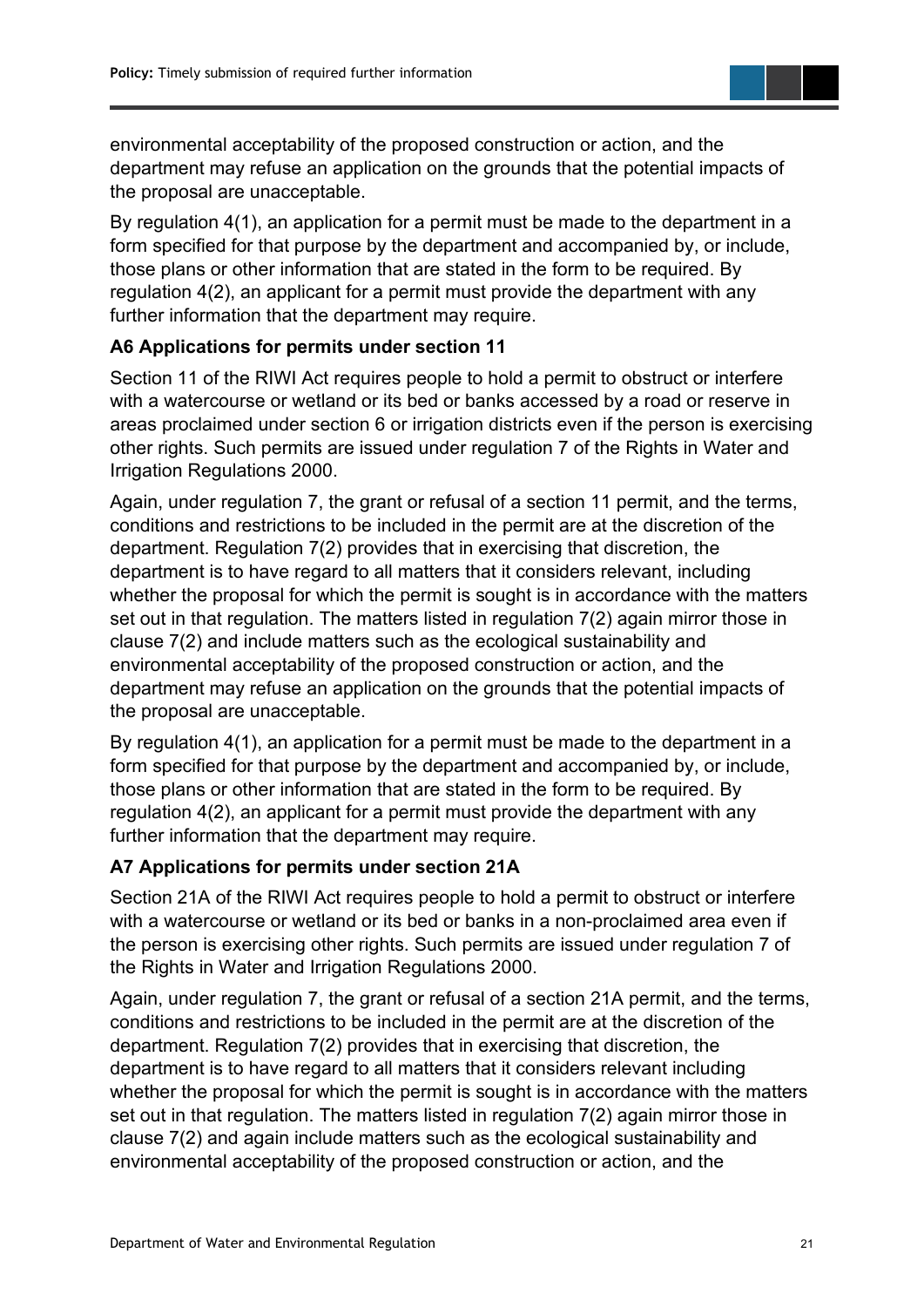department may refuse an application on the grounds that the potential impacts of the proposal are unacceptable.

By regulation 4(1), an application for a permit must be made to the department in a form specified for that purpose by the department and accompanied by, or include, those plans or other information stated to be required in the form. By regulation 4(2), an applicant for a permit must provide the department with any further information that the department may require.

#### **A8 Applications to amend section 11, 17 or 21A permits**

Regulation 11 of the Rights in Water and Irrigation Regulations 2000 allows a permit holder to apply to the department for the amendment of a permit. Regulation 11(2) provides that regulations 4, 6, 7, 9, 10, 17 and 18 apply with all necessary modifications, to an application for amendment of a permit, as if it were an application for the grant of a permit. The department must exercise its discretion as to the grant or refusal of the amendment and in exercising that discretion, the department is to have regard to all matters that it considers relevant, including whether the amended construction or action proposed is in accordance with the matters set out in regulation 7(2).

By regulation 4(1), an application for an amendment to a permit must be made to the department in a form specified for that purpose by the department and accompanied by, or include, those plans or other information stated to be required in the form. By regulation 4(2), an applicant for an amendment to a permit must provide the department with any further information that the department may require.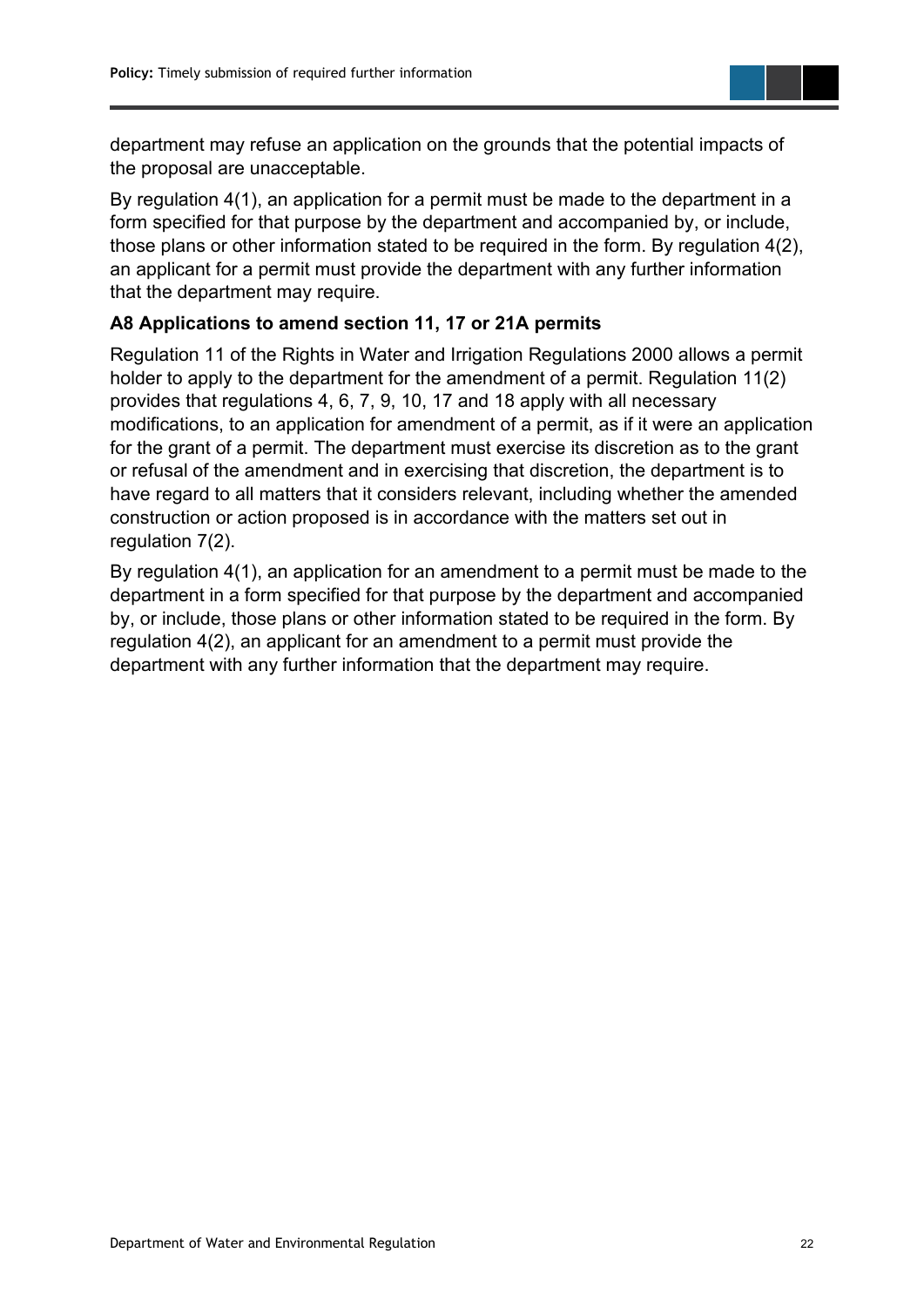### <span id="page-24-0"></span>Appendix B **–** Process flowchart

#### **Further information required**

Initial review of application indicates that further information is required from the applicant to allow a full and fair assessment.

Required further information letter sent to applicant (by registered mail) notifying:

- that further information is required to complete the application
- the timeframe in which the information is to be provided
- that should the information not be provided within the timeframe, the department will consider the application incomplete and the incomplete

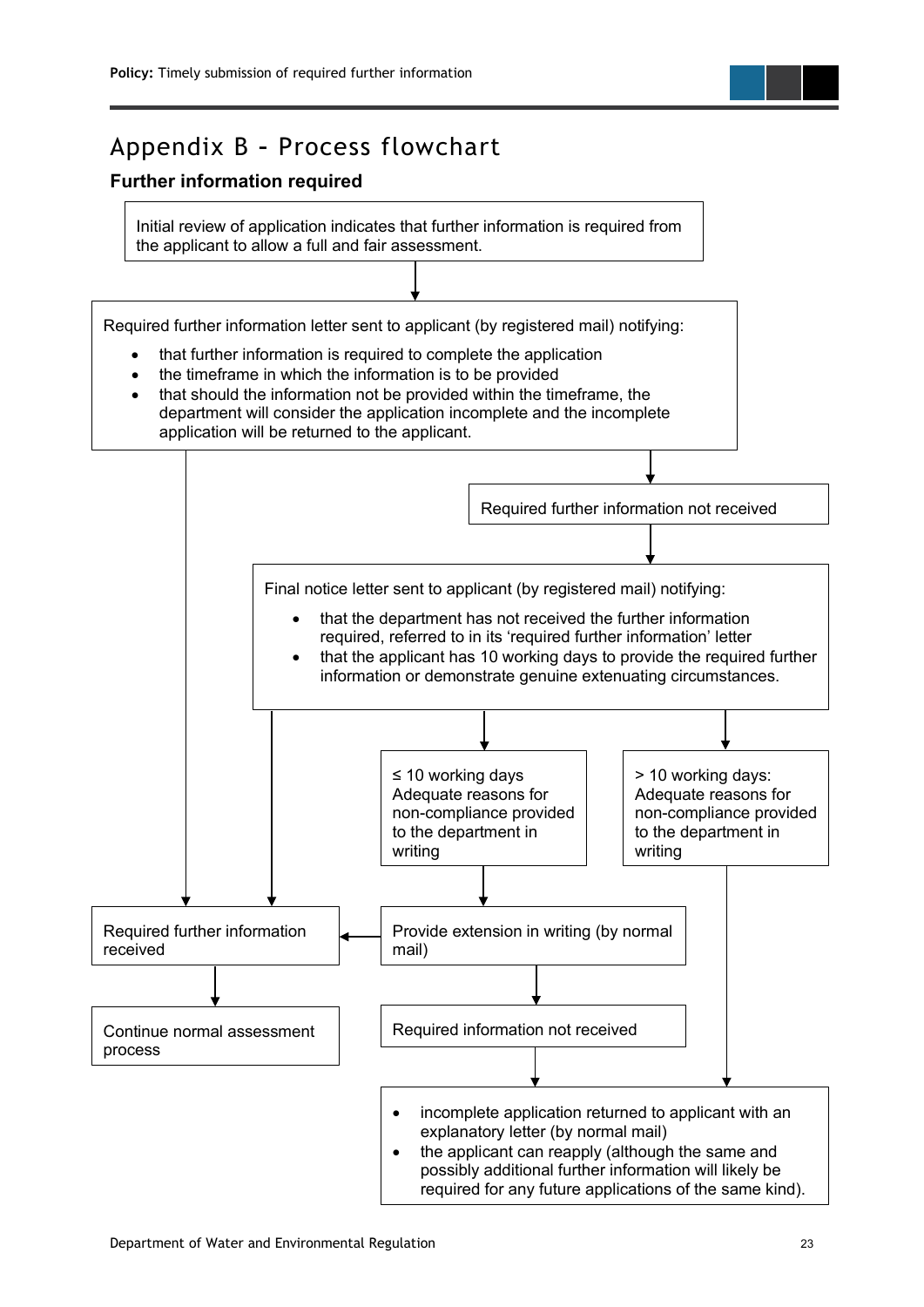# <span id="page-25-0"></span>Glossary

| <b>Term</b>                                                | <b>Definition</b>                                                                                                                                                                                                                                                                                            |  |
|------------------------------------------------------------|--------------------------------------------------------------------------------------------------------------------------------------------------------------------------------------------------------------------------------------------------------------------------------------------------------------|--|
| <b>Abstraction</b>                                         | the permanent or temporary withdrawal of water from<br>any source of supply, so that it is no longer part of the<br>resources of the locality.                                                                                                                                                               |  |
| <b>Allocation limit</b>                                    | in the department's current water licensing system, an<br>allocation limit is a volumetric limit. It is ordinarily<br>equal to or less than the sustainable yield.                                                                                                                                           |  |
| <b>Annual water entitlement</b>                            | the quantity of water permitted to be taken under a<br>licence, usually specified in kilolitres/year (kL/yr).                                                                                                                                                                                                |  |
| <b>Aquifer</b>                                             | a geological formation or group of formations capable<br>of receiving, storing and transmitting significant<br>quantities of water. Usually described by whether they<br>consist of sedimentary deposits (sand and gravel) or<br>fractured rock. Aquifer types include unconfined,<br>confined and artesian. |  |
| <b>Bore</b>                                                | a narrow, normally vertical hole drilled in soil or rock<br>to monitor or withdraw groundwater from an aquifer.                                                                                                                                                                                              |  |
| <b>Confined aquifer</b>                                    | an aquifer lying between confining layers of low-<br>permeability strata (such as clay, coal or rock) where<br>water in the aquifer cannot easily flow vertically.                                                                                                                                           |  |
| <b>Development timetable</b>                               | provides details of an applicant's development<br>proposal, including a schedule of water use and<br>associated development timeframes.                                                                                                                                                                      |  |
| <b>Environmental water</b><br>provisions (EWPs)            | actual level (allocation) set after consideration of the<br>economic and social requirements for the water. It<br>may be equal to or less than the environmental water<br>requirements.                                                                                                                      |  |
| <b>Environmental water</b><br>requirements (EWRs)          | the water regime needed to maintain the ecological<br>values (including assets, functions and processes) of<br>water-dependent ecosystems at a low level of risk.                                                                                                                                            |  |
| <b>Groundwater area</b>                                    | all the boundaries that are proclaimed under the<br>Rights in Water and Irrigation Act 1914 and used for<br>water allocation planning and management.                                                                                                                                                        |  |
| <b>Hydrogeology report</b>                                 | consisting of hydrogeological assessments to support<br>an application for a water licence or ongoing<br>groundwater monitoring reports undertaken to<br>demonstrate that groundwater abstraction is not<br>having a detrimental impact on the aquifer (refer to<br>Operational policy No. 5.12).            |  |
| <b>Nutrient and irrigation</b><br>management plans (NIMPs) | detailed guidelines for the establishment and growing<br>of crops, gardens, trees or turf. NIMPs demonstrate                                                                                                                                                                                                 |  |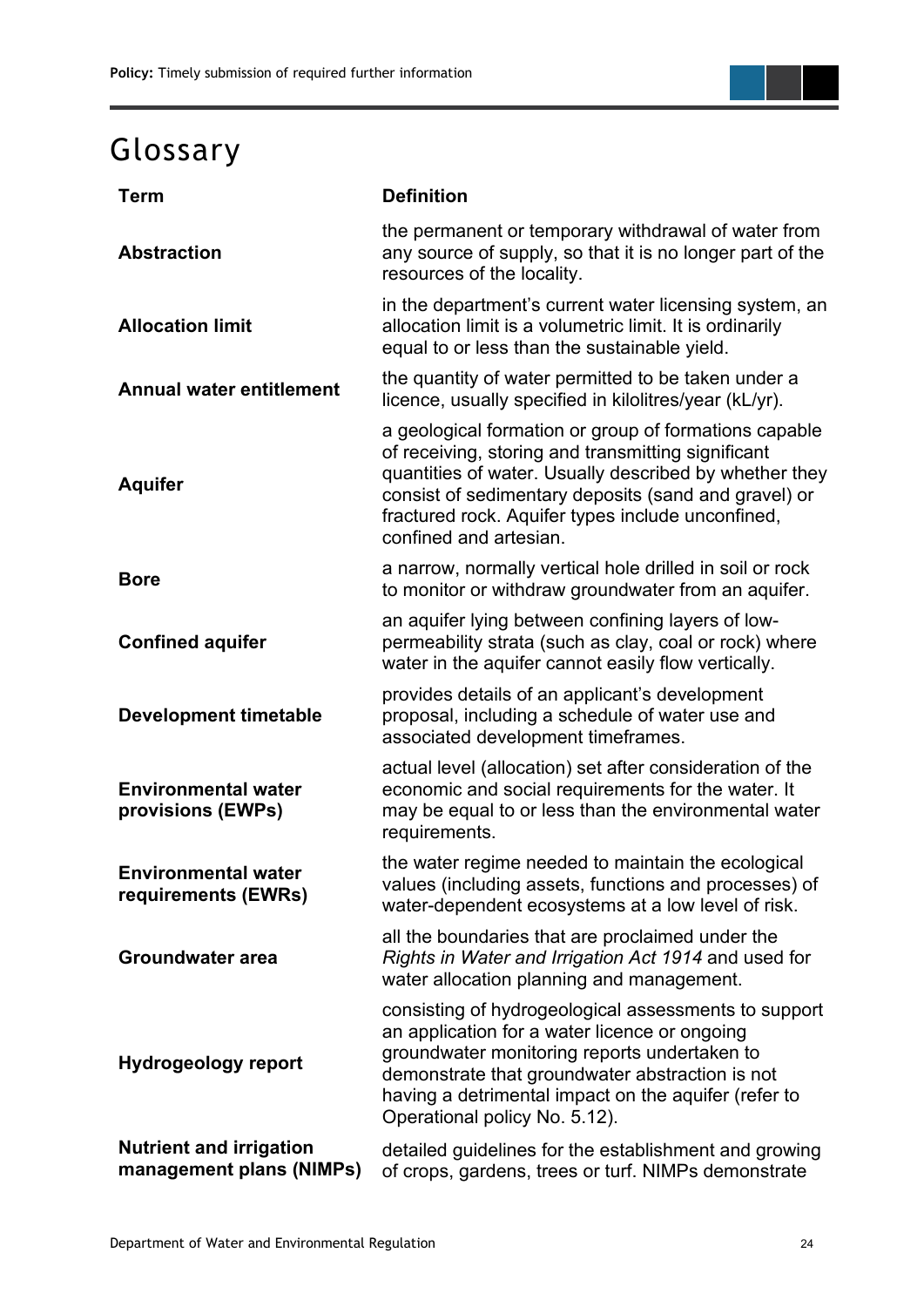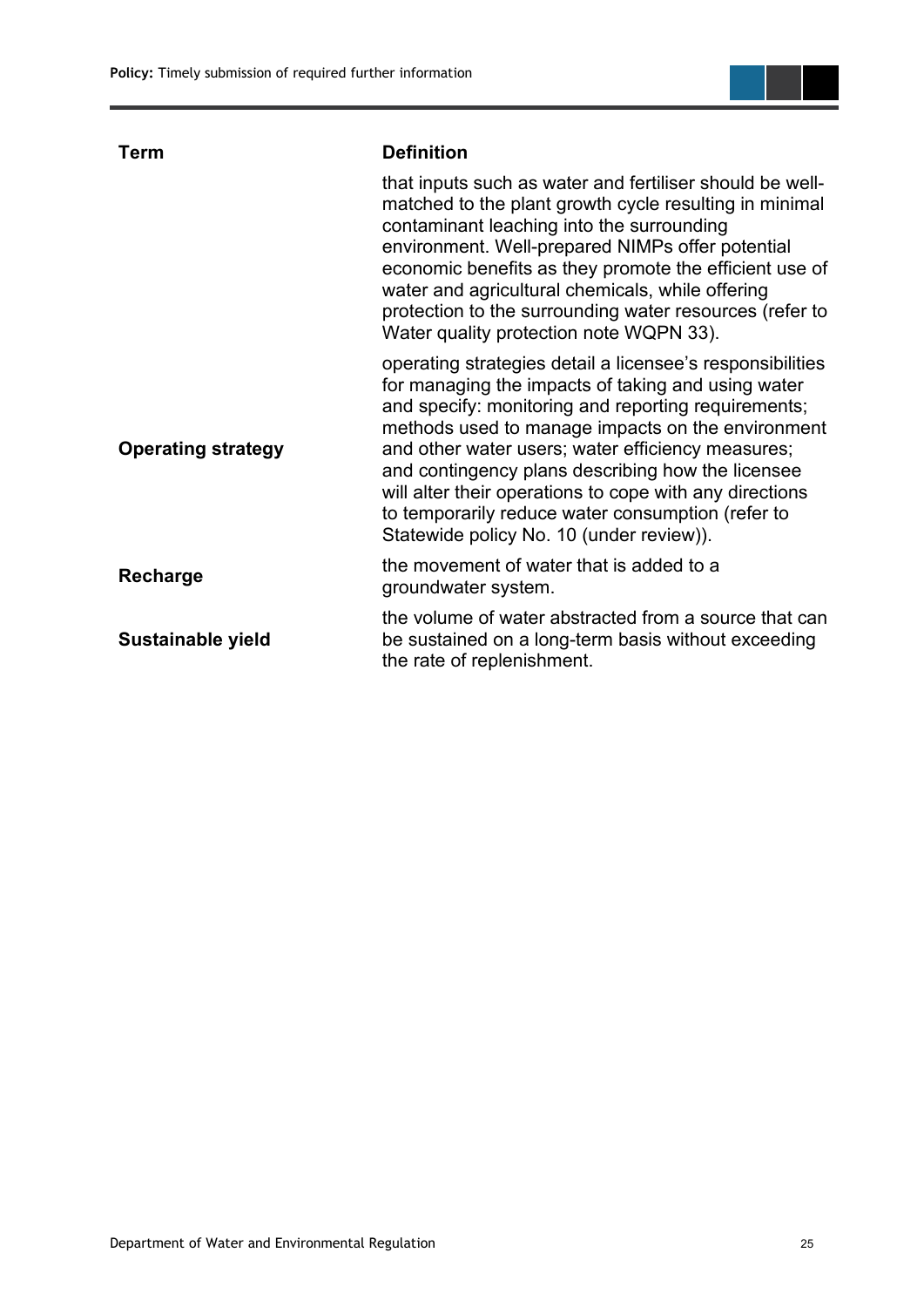## <span id="page-27-0"></span>References

- Department of Water 2006, Nutrient and irrigation management plans, Water quality protection note WQPN 33, July.
- Department of Water 2007, Statewide policy no. 19 Hydrogeological reporting associated with a groundwater well licence.
- Department of Water, Perth. [replaced by Operational policy no. 5.12] Department of Water 2008, Statewide policy no. 16 – Water efficiency plans – Achieving water efficiency gains through water licensing, Department of Water, Perth. [replaced by Operational policy no. 1.2]
- Department of Water and Environmental Regulation 2020, *Policy: Giving an undertaking to grant a licence or a permit*, Perth.
- Department of Water and Environmental Regulation 2020 *Policy: Water entitlement transactions for Western Australia*, Perth.
- Department of Water and Environmental Regulation 2020 *Policy: Use of operation strategies in the water licensing process*, Perth.
- Government of Western Australia n.d., *Rights in Water and Irrigation Act 1914* as amended.
- Government of Western Australia n.d., Rights in Water and Irrigation Regulations 2000.
- Water and Rivers Commission 2000, Statewide policy No. 3 Policy statement on water sharing, Perth. [under review]
- Water and Rivers Commission 2003, Statewide policy No. 9 Water licensingstaged developments, Perth. [under review]